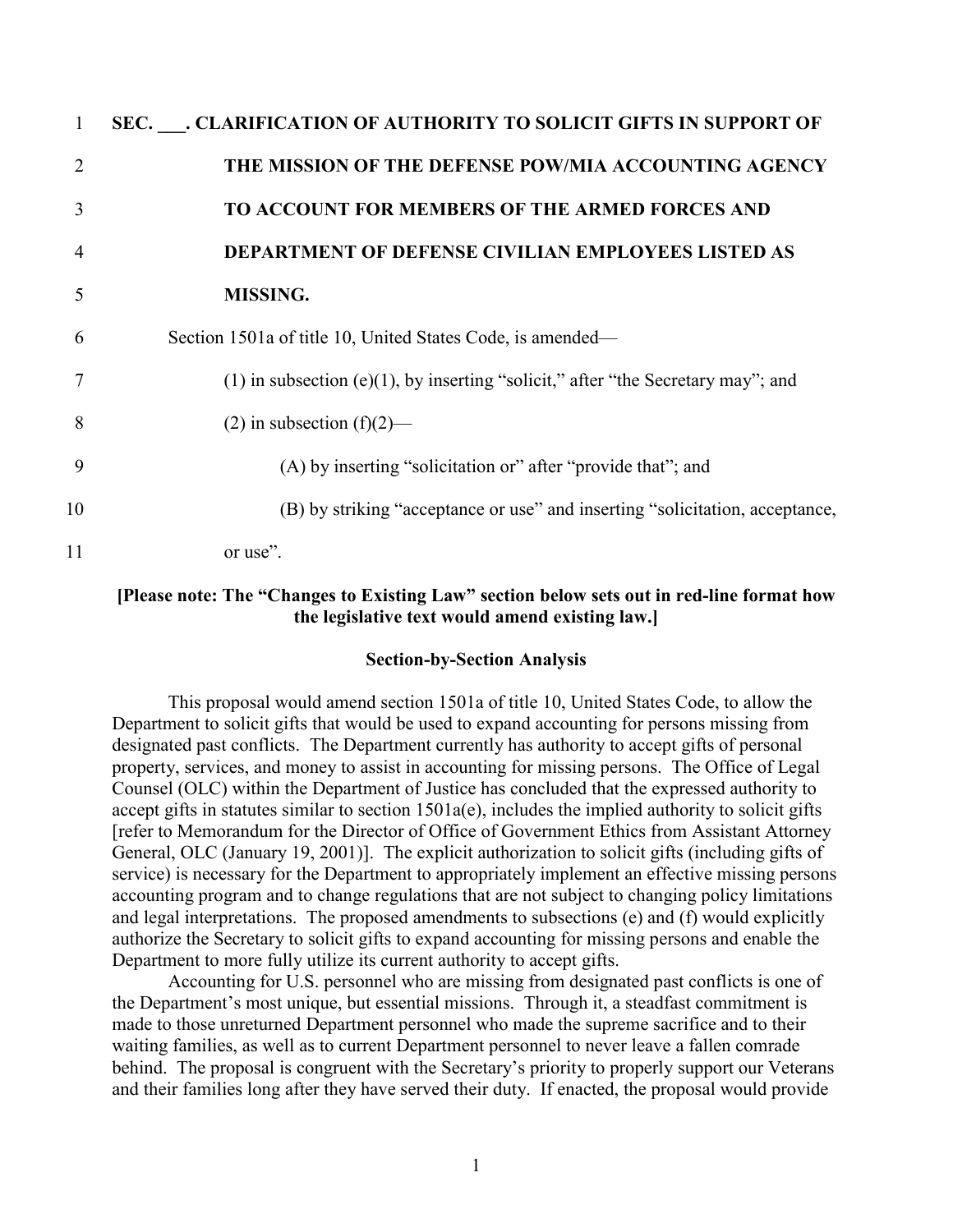the Department with the clear authority to solicit gifts that, if received, would provide additional funding to increase the number of missing persons from past conflicts that the Department accounts for annually.

**Resource Information:** This proposal has no significant impact on the use of resources. Resources affected by this proposal are incidental in nature and amount and are included within the Fiscal Year (FY) 2023 President's Budget request.

**Changes to Existing Law:** This proposal would make the following changes to section 1501a of title 10, United States Code:

# **§1501a. Public-private partnerships; other forms of support**

(a) PUBLIC-PRIVATE PARTNERSHIPS.—The Secretary of Defense may enter into arrangements known as public-private partnerships with appropriate entities outside the Government for the purposes of facilitating the activities of the designated Defense Agency. The Secretary may only partner with foreign governments or foreign entities with the concurrence of the Secretary of State. Any such arrangement shall be entered into in accordance with authorities provided under this section or any other authority otherwise available to the Secretary. Regulations prescribed under subsection  $(f)(1)$  shall include provisions for the establishment and implementation of such partnerships. An employee of an entity outside the Government that has entered into a public-private partnership with the designated Defense Agency under this section shall be considered to be an employee of the Federal Government by reason of participation in such partnership only for the purposes of section 552a of title 5 (relating to maintenance of records on individuals).

(b) ACCEPTANCE OF VOLUNTARY PERSONAL SERVICES.—The Secretary of Defense may accept voluntary services to facilitate accounting for missing persons in the same manner as the Secretary of a military department may accept such services under section 1588(a)(9) of this title.

(c) COOPERATIVE AGREEMENTS AND GRANTS.—

(1) IN GENERAL.—The Secretary of Defense may enter into a cooperative agreement with, or make a grant to, a private entity for purposes related to support of the activities of the designated Defense Agency.

(2) INAPPLICABILITY OF CERTAIN CONTRACT REQUIREMENTS.—Notwithstanding section 2304(k) of this title, the Secretary may enter such cooperative agreements or grants on a sole-source basis pursuant to section  $2304(c)(5)$  of this title.

(d) USE OF DEPARTMENT OF DEFENSE PERSONAL PROPERTY.—The Secretary may allow a private entity to use, at no cost, personal property of the Department of Defense to assist the entity in supporting the activities of the designated Defense Agency.

# (e) ACCEPTANCE OF GIFTS.—

(1) AUTHORITY TO ACCEPT.—Subject to subsection  $(f)(2)$ , the Secretary may solicit, accept, hold, administer, spend and use any gift of personal property, money or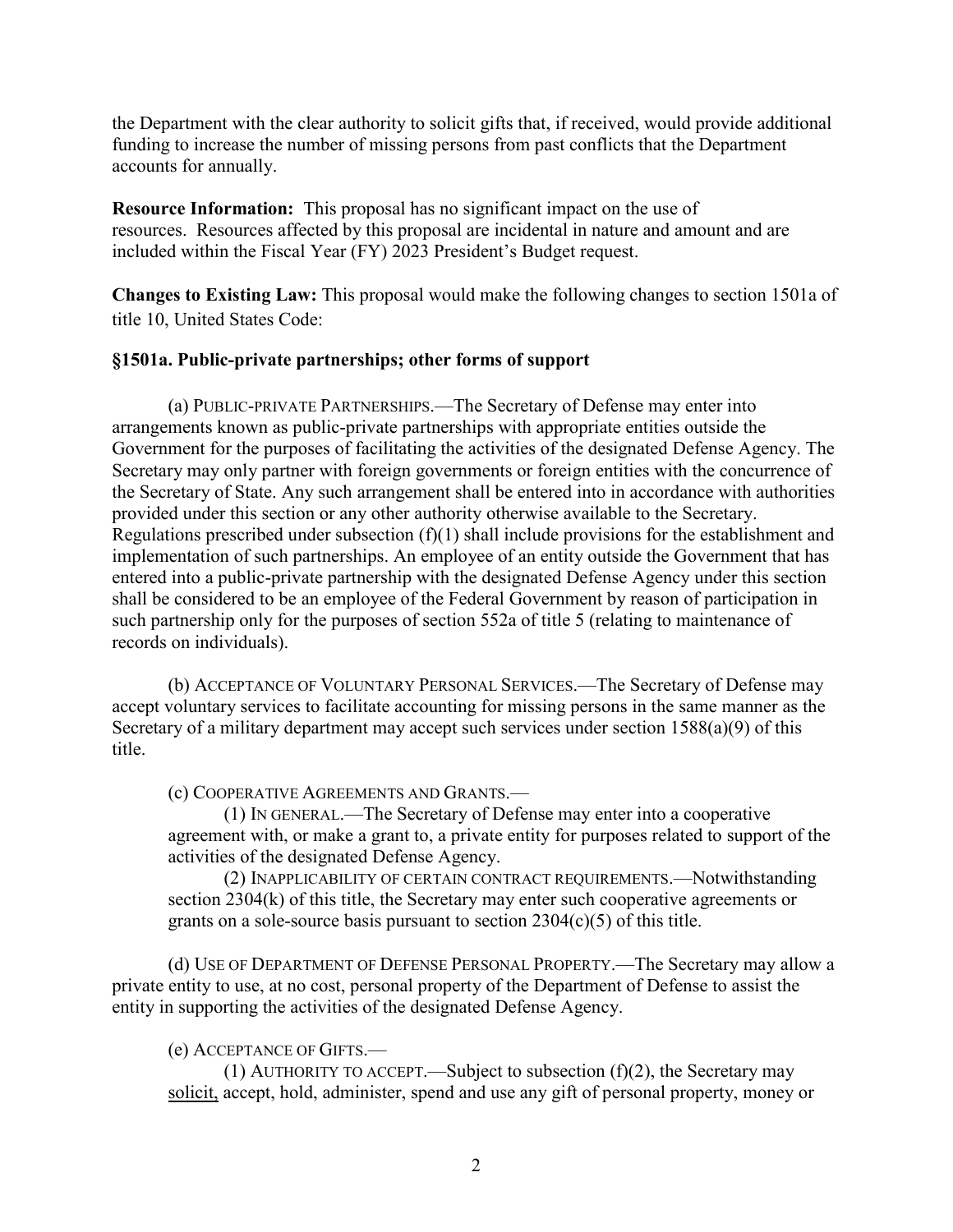services made on the condition that the gift be used for the purpose of facilitating accounting for missing persons pursuant to section  $1501(a)(2)(C)$  of this title.

(2) GIFT FUNDS.—Gifts and bequests of money accepted under this subsection shall be deposited in the Treasury in the Department of Defense General Gift Fund.

(3) USE OF GIFTS.—Personal property and money accepted under this subsection may be used by the Secretary, and services accepted under this subsection may be performed, without further specific authorization in law.

(4) EXPENSES OF TRANSFER.—The Secretary may pay all necessary expenses in connection with the conveyance or transfer of a gift accepted under this subsection.

(5) EXPENSES OF CARE.—The Secretary may pay or authorize the payment of all reasonable and necessary expenses in connection with the care of a gift accepted under this subsection.

(6) TREATMENT.—For the purposes of Federal income, estate, and gift taxes, any personal property, money, or services accepted under this subsection shall be considered as a gift, devise, or bequest to or for the use of the United States.

### (f) REGULATIONS.—

(1) IN GENERAL.—The Secretary of Defense shall prescribe regulations to implement this section.

(2) LIMITATION.—Such regulations shall provide that solicitation or acceptance of a gift (including a gift of services) or use of a gift under this section may not occur if the nature or circumstances of the solicitation, acceptance, or use would compromise the integrity, or the appearance of integrity, of any program of the Department of Defense or any individual involved in such program.

(g) DEFINITIONS.—In this section:

(1) COOPERATIVE AGREEMENT.—The term "cooperative agreement" means an authorized cooperative agreement as described in section 6305 of title 31.

(2) GRANT.—The term "grant" means an authorized grant as described in section 6304 of title 31.

(3) GIFT.—The term "gift" includes a devise or bequest.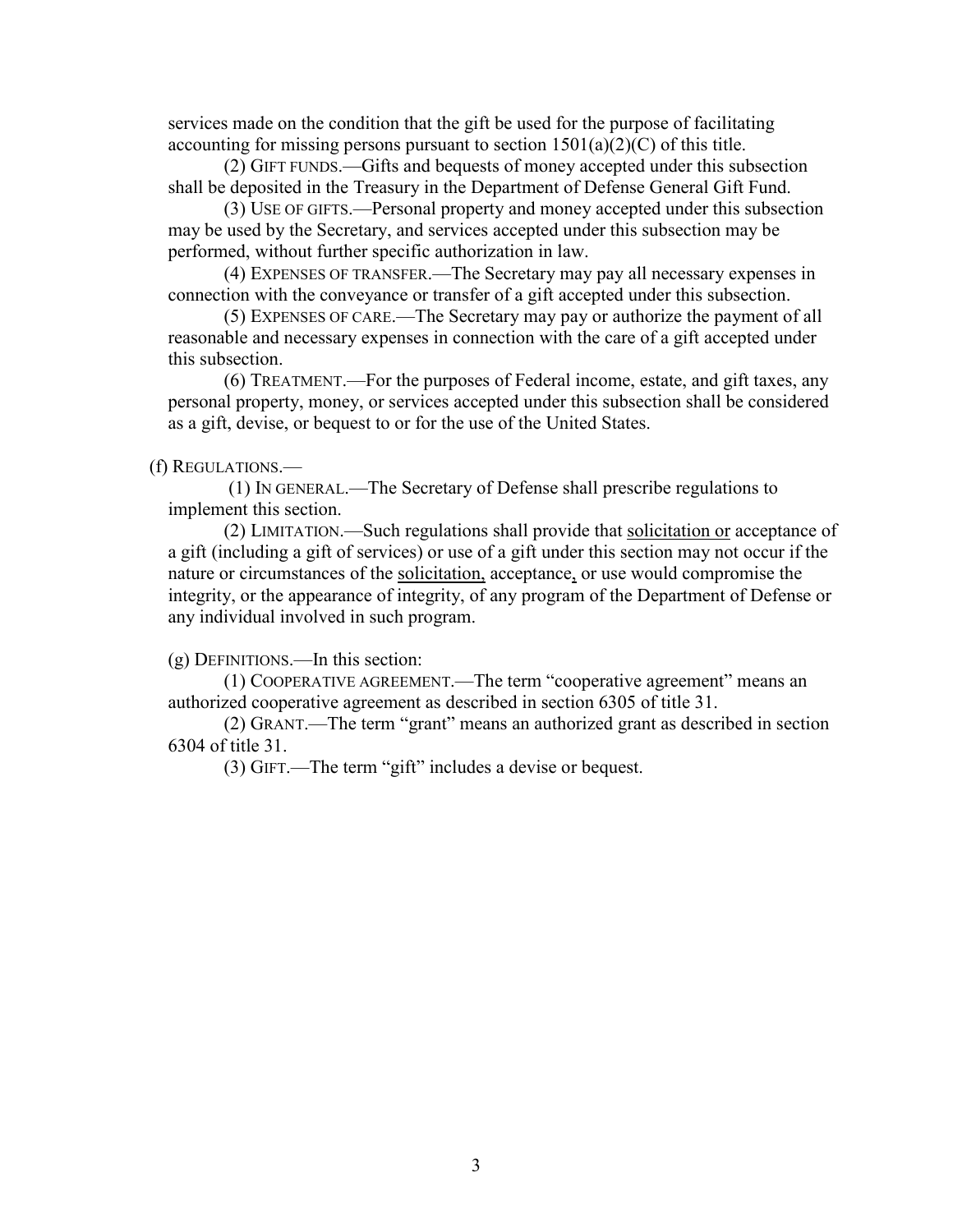# **SEC. \_\_\_. PERMANENT EXECUTIVE AGENCY WAIVER AUTHORITY FOR CERTAIN PURCHASES.**  (a) PERMANENT WAIVER AUTHORITY.—Section 889(d)(1) of the John S. McCain National Defense Authorization Act for Fiscal Year 2019 (Public Law 115-232; 41 U.S.C. nt. prec. 3901) is amended to read as follows: "(1) EXECUTIVE AGENCIES.—The head of an executive agency may waive the 7 requirements under subsection  $(a)(1)(B)$  for a period of not more than three years, on a renewable basis, if the head of the executive agency— "(A) after conducting a risk assessment, determines that compelling 10 justification exists to provide such waiver; "(B) limits the applicability of the waiver to actions other than the procurement of information and communications technology, including relevant 13 services, that are— 14 "(i) valued at or below the micro-purchase threshold; "(ii) valued between the micro-purchase threshold and the simplified acquisition threshold and taken under an indefinite-delivery contract, a blanket purchase agreement, or a basic ordering agreement; 18 "(iii) valued between the micro-purchase threshold and \$25,000" taken using a Governmentwide commercial purchase card for commercial item purchases made outside the United States for use outside the United 21 States; 22 "(iv) valued between the micro-purchase threshold and the simplified acquisition threshold taken by a contracting officer in support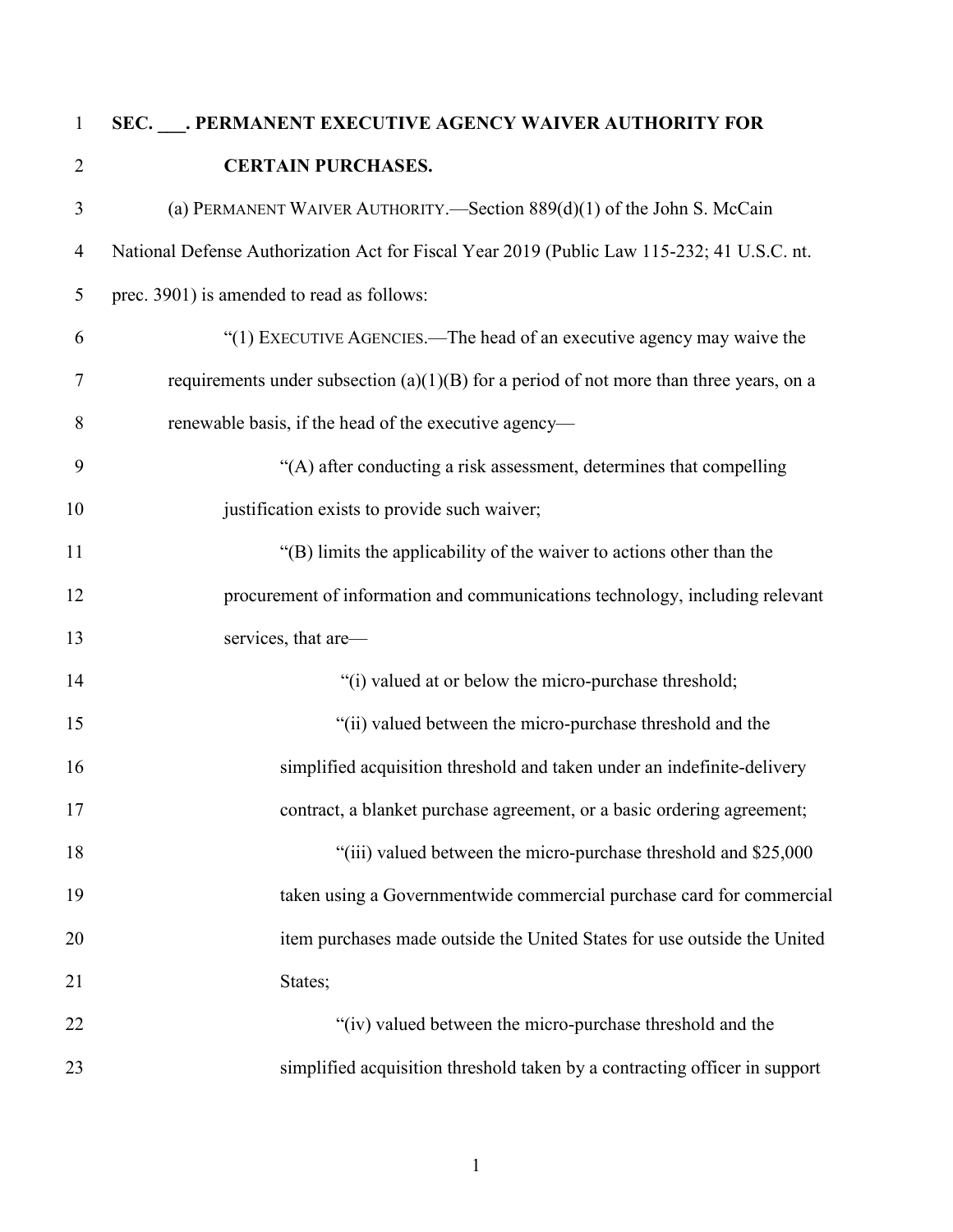| $\mathbf{1}$   | of activities listed in section 1903(a) of title 41, United States Code, or a               |
|----------------|---------------------------------------------------------------------------------------------|
| 2              | humanitarian or peacekeeping operation as defined in section $3015(2)^1$ of                 |
| 3              | title 10, United States Code; or                                                            |
| $\overline{4}$ | "(v) taken under a fuel card program; and                                                   |
| 5              | " $(C)$ not later than 30 days after issuing such waiver, submits to the                    |
| 6              | appropriate congressional committees a copy of and the basis for such waiver.".             |
| 7              | (b) ADDITIONAL DEFINITIONS.—Section $889(f)$ of such Act is amended by adding at the        |
| 8              | end the following new paragraphs:                                                           |
| 9              | "(5) MICRO-PURCHASE THRESHOLD.—The term 'micro-purchase threshold' has                      |
| 10             | the meaning given the term in section $3573^2$ of title 10, United States Code.             |
| 11             | "(6) SIMPLIFIED ACQUISITION THRESHOLD.—The term 'simplified acquisition                     |
| 12             | threshold' has the meaning given the term in section $3015(1)^3$ of title 10, United States |
| 13             | Code.".                                                                                     |

# **Please note: The "Changes to Existing Law" section below sets out in red-line format how the legislative text would amend existing law.**

# **Section-by-Section Analysis**

This proposal would amend section 889 of the John S. McCain National Defense Authorization Act for Fiscal Year 2019 (Public Law 115–232; 41 U.S.C. nt. prec. 3901) by providing permanent authority for heads of executive agencies to waive the requirements under subsection (a)(1)(B) for certain purchases after conducting a risk assessment and determining that compelling justification exists to provide such waiver.

This permanent executive agency waiver authority for certain purchases is necessary to ensure that the acquisition efficiencies achieved with passage of the Federal Acquisition Streamlining Act of 1994 (Public Law 103-355), the Clinger-Cohen Act of 1996 (Division D of

<span id="page-4-0"></span><sup>&</sup>lt;sup>1</sup> This proposal uses citations to title 10, United States Code, that will be in effect as of January 1, 2022, pursuant to section 1801(d)(1) of the FY21 NDAA (Public Law 116-283). Previous to such date, the reference is to section 2302(8) of title 10.

<span id="page-4-1"></span><sup>&</sup>lt;sup>2</sup> See footnote 1. Previous to January 1, 2022, the reference is to section 2338 of title 10.

<span id="page-4-2"></span><sup>&</sup>lt;sup>3</sup> See footnote 1. Previous to January 1, 2022, the reference is to section 2302(7) of title 10.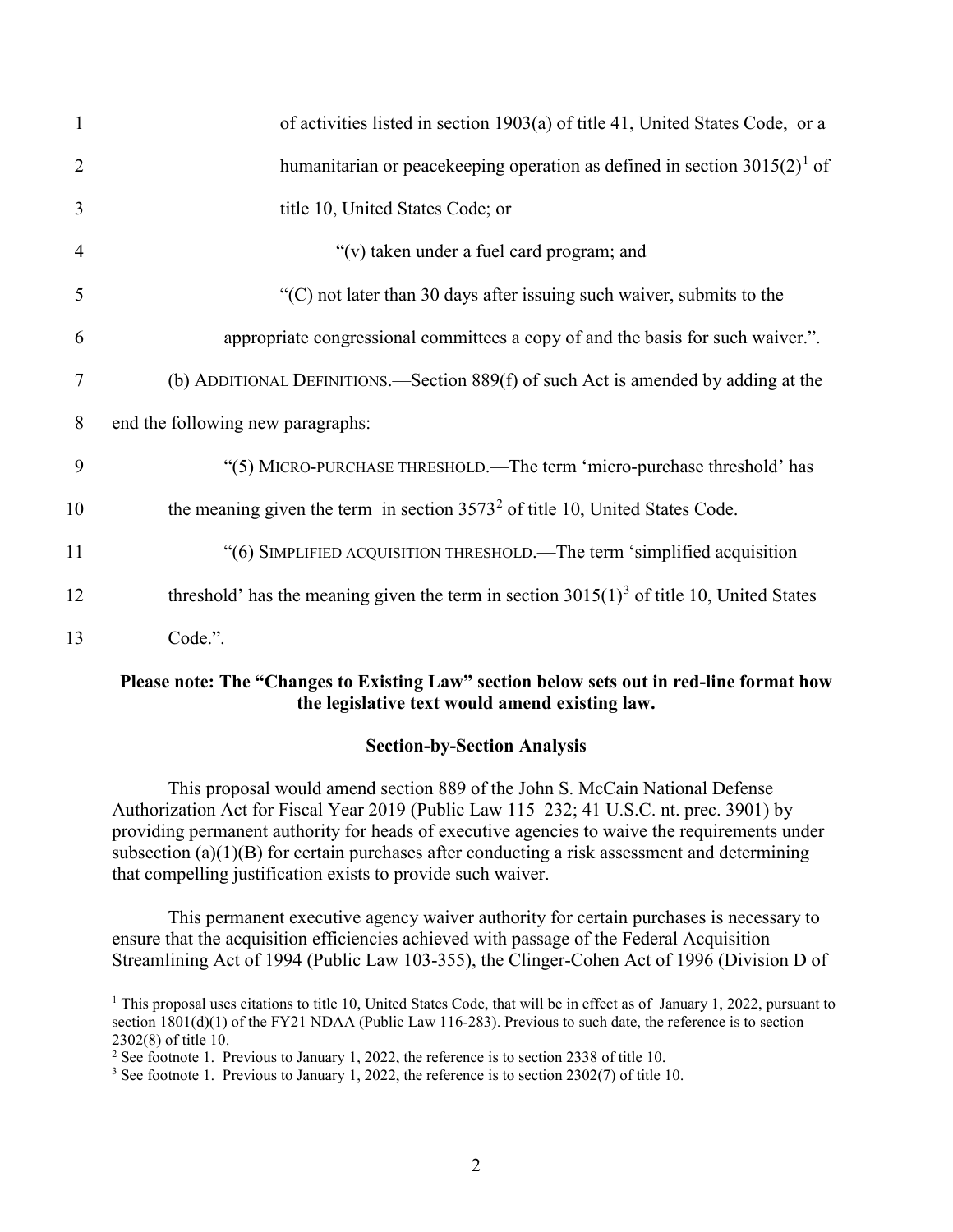Public Law 104-106), and other related statutes as implemented in FAR Part 13 continue to be realized for actions that present no or low cyber security and supply chain risk to the Government. As stated in FAR subpart 13.002, the purpose of simplified acquisition procedures is to reduce administrative costs; improve opportunities for small, small disadvantaged, womenowned, veteran-owned, HUBZone, and service-disabled veteran-owned small business concerns to obtain a fair proportion of Government contracts; promote efficiency and economy in contracting; and avoid unnecessary burdens for agencies and contractors.

If enacted, the Department intends to use this authority to provide waivers for the purchase of low-risk supplies and services to promote efficient procurement, and thus expedited delivery of capabilities to warfighters, without exposing the Department to significant risk. Implementation of section 889 for the Governmentwide Commercial Purchase Card (GPC) has created significant administrative burdens for the over 945K GPC cardholders who purchase under GSA's SmartPay<sup>®</sup> arrangements, and for our vendors. According to General Services Administration (GSA) SmartPay® data, over 20.1 million SmartPay® GPC transactions were processed in FY 2020. This equates to approximately 81K GPC transactions conducted each duty day by Federal Government employees and Service members. The vast majority of these cardholders are non-acquisition personnel who are assigned GPC holder responsibilities as an additional duty. Section 889 adds an administrative burden to these individuals and slows down an otherwise rapid purchasing process. It is important to note that even small workload increases that occur at the GPC transaction level cascade to a significant overall workload for the Federal Government due to this large volume of transactions.

As implemented in FAR subpart 4.21, to enable executive agencies to comply with section 889, offerors are required to complete the representation in the solicitation provision, FAR 52.204-26, Covered Telecommunications Equipment or Services-Representation and if they represent "does" in paragraph  $(c)(1)$  or  $(c)(2)$  they are required to further represent under FAR 52.204-24, Representation Regarding Certain Telecommunications and Video Surveillance Services or Equipment. The FAR 52.204-26 solicitation provision representation is included in the System for Award Management (SAM), which allows for a streamlined annual representation process established for contractors that are required to register in SAM per FAR subpart 4.11 and compete for Federal contracts using other than open-market micro-purchase procedures. These contractors complete the representation at least annually or when their responses change for each contract action.

The solicitation provisions at FAR 52.204-26 and 52.204-24 were not included in the list of provisions and clauses applicable to acquisitions at or below the micro-purchase threshold at FAR 13.202 or 32.1110. FAR 13.201(d) reads as follows: "Micro-purchases do not require provisions or clauses, except as provided at 13.202 and 32.1110. However, the section 889 prohibition still applies at or below the micro-purchase threshold and as a matter of policy, for DoD, a representation like FAR 52.204-24 is required for micro-purchases to ensure DoD does not violate section 889. Vendors that are registered in SAM may utilize the streamlined SAM representation at FAR 52.204-26; however, vendors that do not register in SAM.gov but are required to represent, will have to utilize a representation like the offer-by-offer representation at FAR 52.204-24, including merchants that provide only: supplies and services to deployed contracting officers in the course of military operations; supplies and services to contracting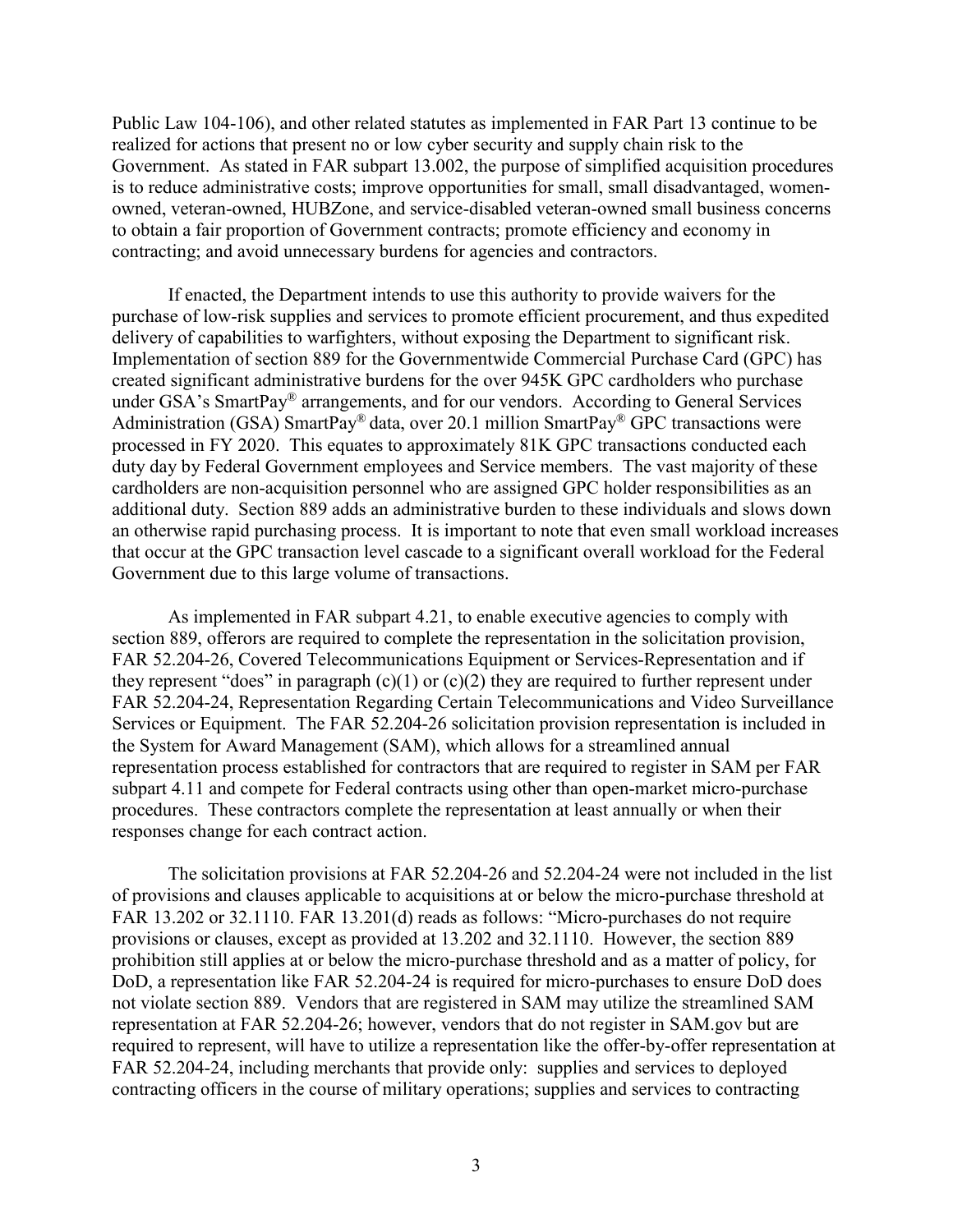officers in the conduct of emergency operations; and supplies and services valued below the micro-purchase threshold using the GPC as both the purchasing and payment mechanism (hereinafter referred to as "GPC micro-purchase merchants"), because these merchants are not required to register in SAM (FAR subpart 4.1102) and do not participate in formal solicitation processes (FAR subpart 13.203). Executive agencies, however, must still obtain a section 889 representation from such merchants to obtain the information necessary to identify whether the section 889 prohibitions apply to the pending action, as that information resides uniquely within the knowledge of the merchant. As a result, for GPC transactions, the DoD currently requires vendors to complete a representation outside of SAM to ensure the DoD does not conduct a prohibited procurement. This non-automated representation requirement has a disproportionally high impact on merchants supporting deployed contracting officers, merchants supporting contracting officers in the conduct of emergency operations, and GPC micro-purchase merchants, as merchants must separately complete/validate the representation for each transaction.

This additional administrative burden serves as a barrier that discourages small local vendors and other merchants that sell primarily lower cost commercial items from conducting business with the Federal Government. The correlated burden on Cardholders and deployed contracting officers delays the delivery of supplies and services to mission owners. The desire to avoid this administrative burden, coupled with the perceived higher-risk of compliance errors, may result in the unintended consequence of Cardholders choosing to transact primarily with merchants registered in SAM (typically larger businesses who compete for Government contracts) and avoid making purchases from locally owned and operated small businesses that are not registered in SAM.

The preponderance of GPC micro-purchase transactions are made to fulfill low risk supply and services requirements for items such as non-electronic office-supplies or tools. For higher-risk requirements, specifically IT, the Military Services have mitigated cyber, supply chain, and other risks by establishing or identifying indefinite-delivery contracts that include appropriate terms and conditions, or otherwise implementing specific policies and procedures. As an example, a brief survey of the Military Services revealed that Component-level GPC policy requires pre-purchase approvals and/or use of specific IT indefinite-delivery contract arrangements to fulfill commercially available off-the shelf IT requirements. Further, GSA has specifically awarded schedule contracts that can be leveraged throughout the Federal Government to streamline the purchasing process for authorized Unmanned Aerial Systems (UAS), and the Department of Defense has implemented policy to prohibit use of the GPC to purchase items considered to present the highest risk to the Department (e.g., UAS and video surveillance cameras).

For ordering (e.g., orders against multiple award schedule (MAS) contracts made using GSA Advantage!® or indefinite delivery contracts using FedMall--hereinafter referred to as the underlying contract), the contracting officer who awards the underlying contract is responsible for ensuring compliance with all section 889 requirements, including the reporting required in FAR 52.204-25(d). Therefore, it is largely redundant and unnecessary to require the individual placing the order to obtain, review, and retain the section 889 representation at the order level as the contractor's compliance status has already been determined acceptable by the Government.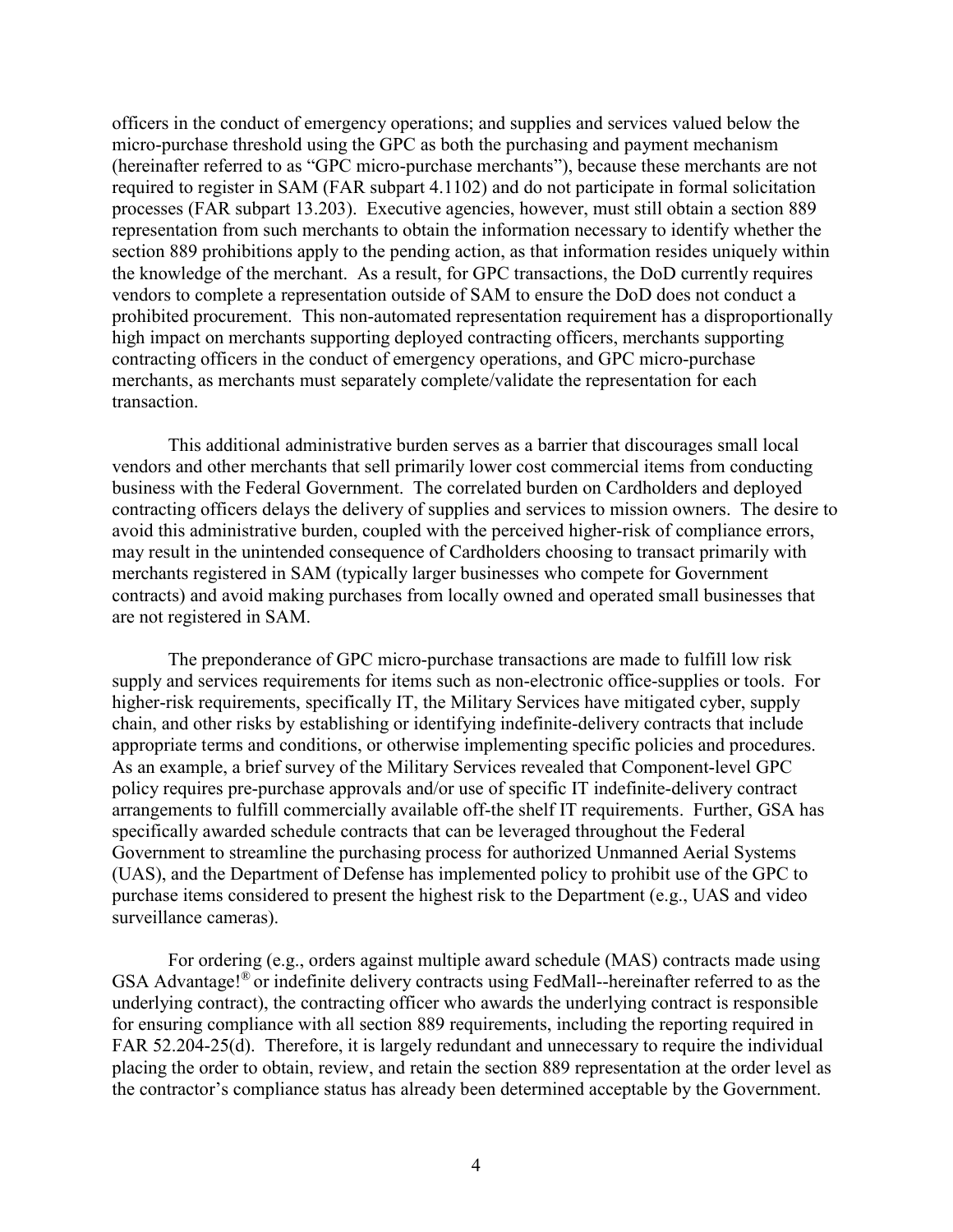Additionally, the contractor is contractually obligated to provide specific reporting to the contracting officer(s) on both the underlying contract and all affected orders if the contractor identifies or is notified by subcontractors or any other source that covered telecommunications equipment or services have been used as a substantial or essential component of any system, or as critical technology as part of any system, during contract performance, including both the indefinite delivery contract and any affected orders in the report.

Enactment of this permanent subsection  $889(a)(1)(B)$  executive agency waiver authority for certain transactions will result in lower overall administrative costs to both industry and the Government by reducing the labor cost associated with obtaining information from offerors to ensure Government compliance with section 889 prior to procuring or obtaining or entering into a contract to procure or obtain equipment or services for all no or low risk micro-purchases, orders valued below the simplified acquisition threshold against indefinite delivery contracts, certain GPC actions made outside of the United States, certain GPC transactions made by contracting officers supporting emergency-type operations or a humanitarian or peacekeeping operation, and actions made under a fuel card program. Further, the acquisition lead time for these actions would improve by allowing the executive agency to waive this prohibition for no or low risk micro-purchases.

The Department anticipates that enactment of this subsection  $889(a)(1)(B)$  executive agency waiver authority for certain purchases will also likely increase the overall effectivity of the representation process by focusing human resource attention on scrutinizing those purchase requirements that present the highest cyber and/or supply chain risk to the Government. Finally, enactment of this waiver authority will facilitate purchases from small, small disadvantaged, women-owned, veteran-owned, HUBZone, and service-disabled veteran-owned small business concerns by reducing the administrative burden of contracting with the Government.

**Resource Information:** This proposal has no significant impact on the use of resources. Resources affected by this proposal are incidental in nature and amount and are included within the Fiscal Year (FY) 2023 President's Budget request.

**Changes to Existing Law:** This proposal would amend section 889 of John S. McCain National Defense Authorization Act for Fiscal Year 2019 (Public Law 115-232; 41 U.S.C. nt. prec. 3901) as follows:

# **SEC. 889. PROHIBITION ON CERTAIN TELECOMMUNICATIONS AND VIDEO SURVEILLANCE SERVICES OR EQUIPMENT**

# (a) PROHIBITION ON USE OR PROCUREMENT.—

(1) The head of an executive agency may not—

(A) procure or obtain or extend or renew a contract to procure or obtain any equipment, system, or service that uses covered telecommunications equipment or services as a substantial or essential component of any system, or as critical technology as part of any system; or

(B) enter into a contract (or extend or renew a contract) with an entity that uses any equipment, system, or service that uses covered telecommunications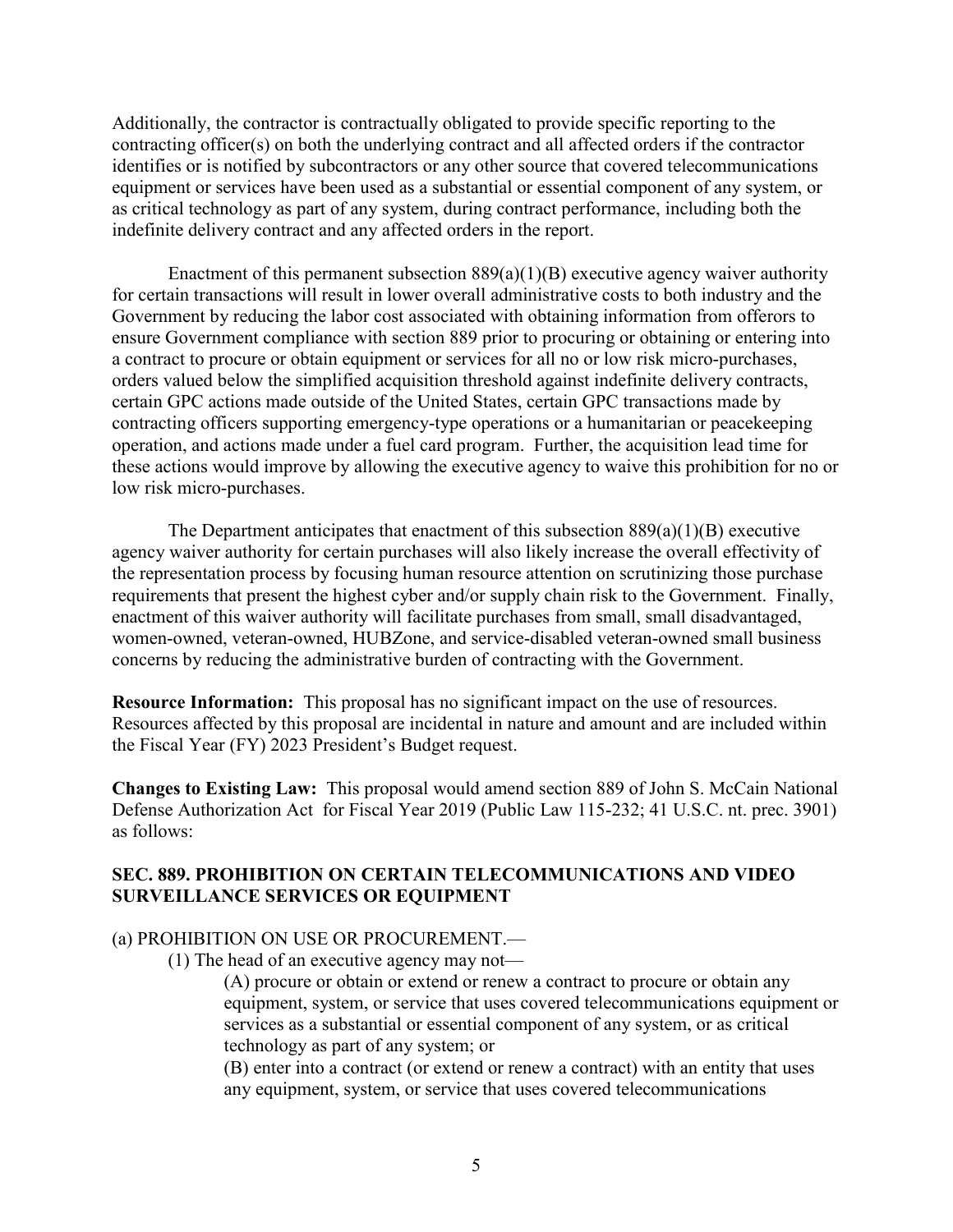equipment or services as a substantial or essential component of any system, or as critical technology as part of any system.

(2) Nothing in paragraph (1) shall be construed to—

(A) prohibit the head of an executive agency from procuring with an entity to provide a service that connects to the facilities of a third-party, such as backhaul, roaming, or interconnection arrangements; or

(B) cover telecommunications equipment that cannot route or redirect user data traffic or permit visibility into any user data or packets that such equipment transmits or otherwise handles.

#### (b) PROHIBITION ON LOAN AND GRANT FUNDS.—

(1) The head of an executive agency may not obligate or expend loan or grant funds to procure or obtain, extend or renew a contract to procure or obtain, or enter into a contract (or extend or renew a contract) to procure or obtain the equipment, services, or systems described in subsection (a).

(2) In implementing the prohibition in paragraph (1), heads of executive agencies administering loan, grant, or subsidy pro-grams, including the heads of the Federal Communications Commission, the Department of Agriculture, the Department of Homeland Security, the Small Business Administration, and the Department of Commerce, shall prioritize available funding and technical support to assist affected businesses, institutions and organizations as is reasonably necessary for those affected entities to transition from covered communications equipment and services, to procure replacement equipment and services, and to ensure that communications service to users and customers is sustained.

(3) Nothing in this subsection shall be construed to— $(A)$  prohibit the head of an executive agency from procuring with an entity to provide a service that connects to the facilities of a third-party, such as backhaul, roaming, or interconnection arrangements; or (B) cover telecommunications equipment that cannot route or redirect user data traffic or permit visibility into any user data or packets that such equipment transmits or otherwise handles.

(c) EFFECTIVE DATES.—The prohibition under subsection  $(a)(1)(A)$  shall take effect one year after the date of the enactment of this Act, and the prohibitions under subsections  $(a)(1)(B)$  and (b)(1) shall take effect two years after the date of the enactment of this Act.

# (d) WAIVER AUTHORITY.—

(1) EXECUTIVE AGENCIES.—The head of an executive agency may, on a one-time basis, waive the requirements under sub-section (a) with respect to an entity that requests such a waiver. The waiver may be provided, for a period of not more than two years after the effective dates described in subsection  $(c)$ , if the entity seeking the waiver—

(A) provides a compelling justification for the additional time to implement the requirements under such subsection, as determined by the head of the executive agency; and

(B) submits to the head of the executive agency, who shall not later than 30 days thereafter submit to the appropriate congressional committees, a full and complete laydown of the presences of covered telecommunications or video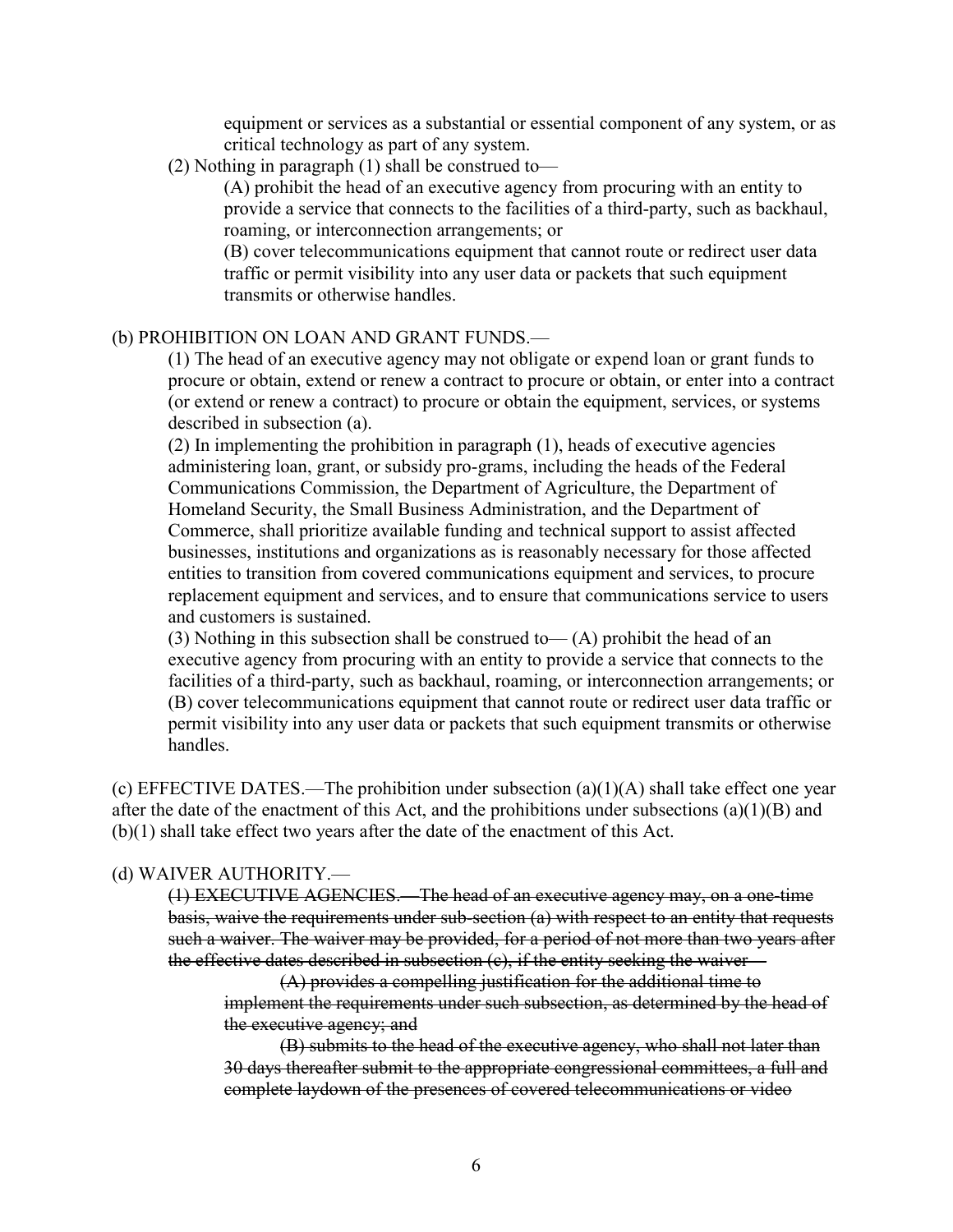surveillance equipment or services in the entity's supply chain and a phase-out plan to eliminate such covered telecommunications or video surveillance equipment or services from the entity's systems.

(1) EXECUTIVE AGENCIES.—The head of an executive agency may waive the requirements under subsection  $(a)(1)(B)$  for a period of not more than three years, on a renewable basis, if the head of the executive agency—

(A) after conducting a risk assessment, determines that compelling justification exists to provide such waiver;

(B) limits the applicability of the waiver to actions other than the procurement of information and communications technology, including relevant services, that are—

(i) valued at or below the micro-purchase threshold;

(ii) valued between the micro-purchase threshold and the simplified acquisition threshold and taken under an indefinite-delivery contract, a blanket purchase agreement, or a basic ordering agreement;

(iii) valued between the micro-purchase threshold and \$25,000 taken using a Governmentwide commercial purchase card for commercial item purchases made outside the United States for use outside the United States;

(iv) valued between the micro-purchase threshold and the simplified acquisition threshold taken by a contracting officer in support of activities listed in section 1903(a) of title 41, United States Code, or a humanitarian or peacekeeping operation as defined in section  $3015(2)^4$  $3015(2)^4$  of title 10, United States Code; or

(iv) taken under a fuel card program; and

(C) not later than 30 days after issuing such waiver, submits to the appropriate congressional committees a copy of and the basis for such waiver.

(2) DIRECTOR OF NATIONAL INTELLIGENCE.—The Director of National Intelligence may provide a waiver on a date later than the effective dates described in subsection (c) if the Director determines the waiver is in the national security interests of the United States.

# (f) DEFINITIONS.—In this section:

(1) APPROPRIATE CONGRESSIONAL COMMITTEES.—The term "appropriate congressional committees" means—

(A) the Committee on Banking, Housing, and Urban Affairs, the Committee on Foreign Relations, and the Committee on Homeland Security and Governmental Affairs of the Senate; and

(B) the Committee on Financial Services, the Committee on Foreign Affairs, and the Committee on Oversight and Government Reform of the House of Representatives.

(2) COVERED FOREIGN COUNTRY.—The term "covered foreign country" means the People's Republic of China.

<span id="page-9-0"></span> <sup>4</sup> See footnote 1.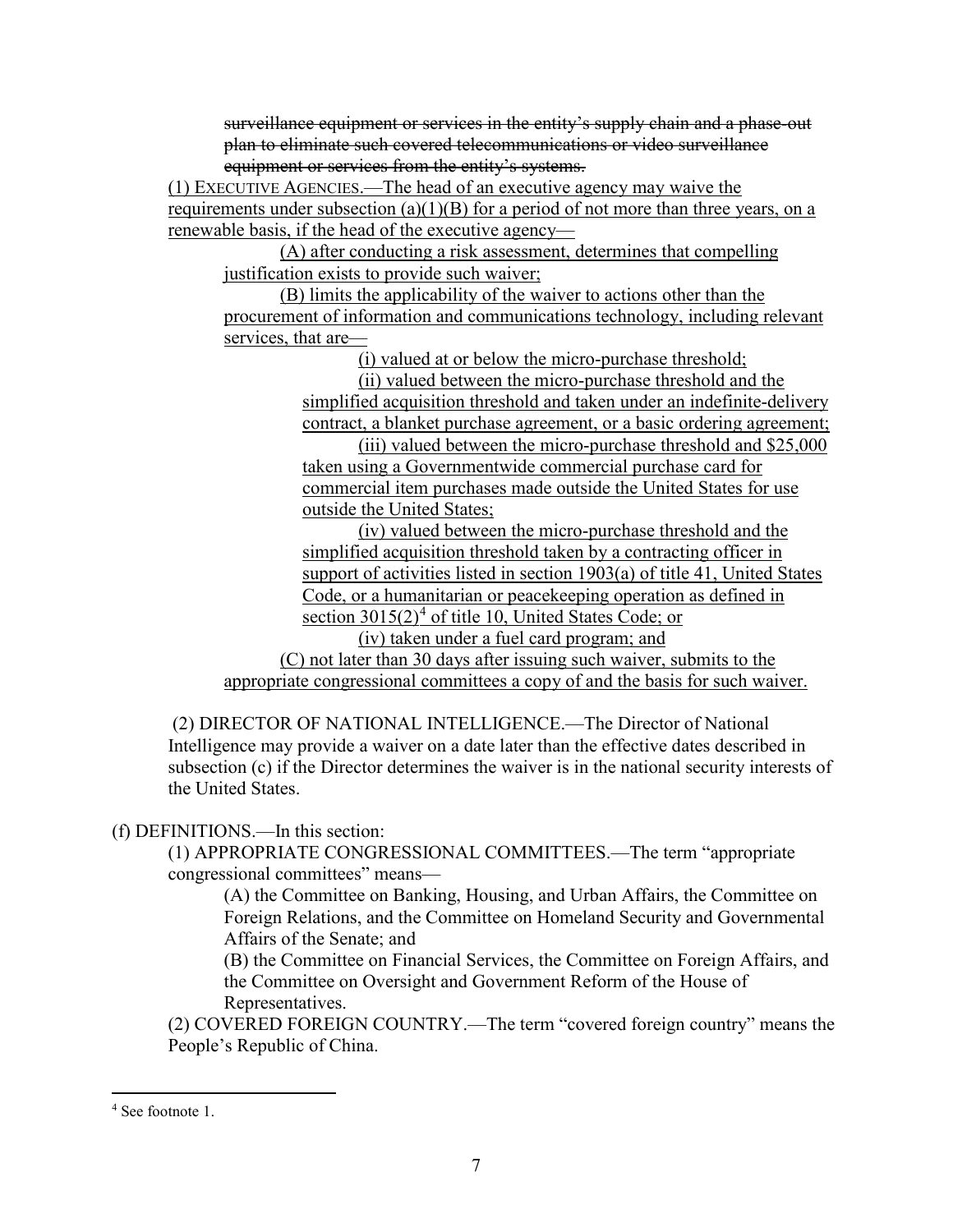(3) COVERED TELECOMMUNICATIONS EQUIPMENT OR SERVICES.—The term "covered telecommunications equipment or services" means any of the following:

(A) Telecommunications equipment produced by Huawei Technologies Company or ZTE Corporation (or any subsidiary or affiliate of such entities). (B) For the purpose of public safety, security of government facilities, physical security surveillance of critical infrastructure, and other national security purposes, video surveillance and telecommunications equipment produced by Hytera Communications Corporation, Hangzhou Hikvision Digital Technology Company, or Dahua Technology Company (or any subsidiary or affiliate of such entities).

(C) Telecommunications or video surveillance services provided by such entities or using such equipment.

(D) Telecommunications or video surveillance equipment or services produced or provided by an entity that the Secretary of Defense, in consultation with the Director of the National Intelligence or the Director of the Federal Bureau of Investigation, reasonably believes to be an entity owned or controlled by, or otherwise connected to, the government of a covered foreign country.

(4) EXECUTIVE AGENCY.—The term "executive agency" has the meaning given the term in section 133 of title 41, United States Code.

(5) MICRO-PURCHASE THRESHOLD.—The term "micro-purchase threshold" has the meaning given the term in section  $3573<sup>5</sup>$  $3573<sup>5</sup>$  $3573<sup>5</sup>$  of title 10, United States Code.

(6) SIMPLIFIED ACQUISITION THRESHOLD.—The term "simplified acquisition threshold" has the meaning given the term in section  $3015(1)^6$  $3015(1)^6$  of title 10, United States Code.

<span id="page-10-0"></span> <sup>5</sup> See footnote 2.

<span id="page-10-1"></span><sup>6</sup> See footnote 3.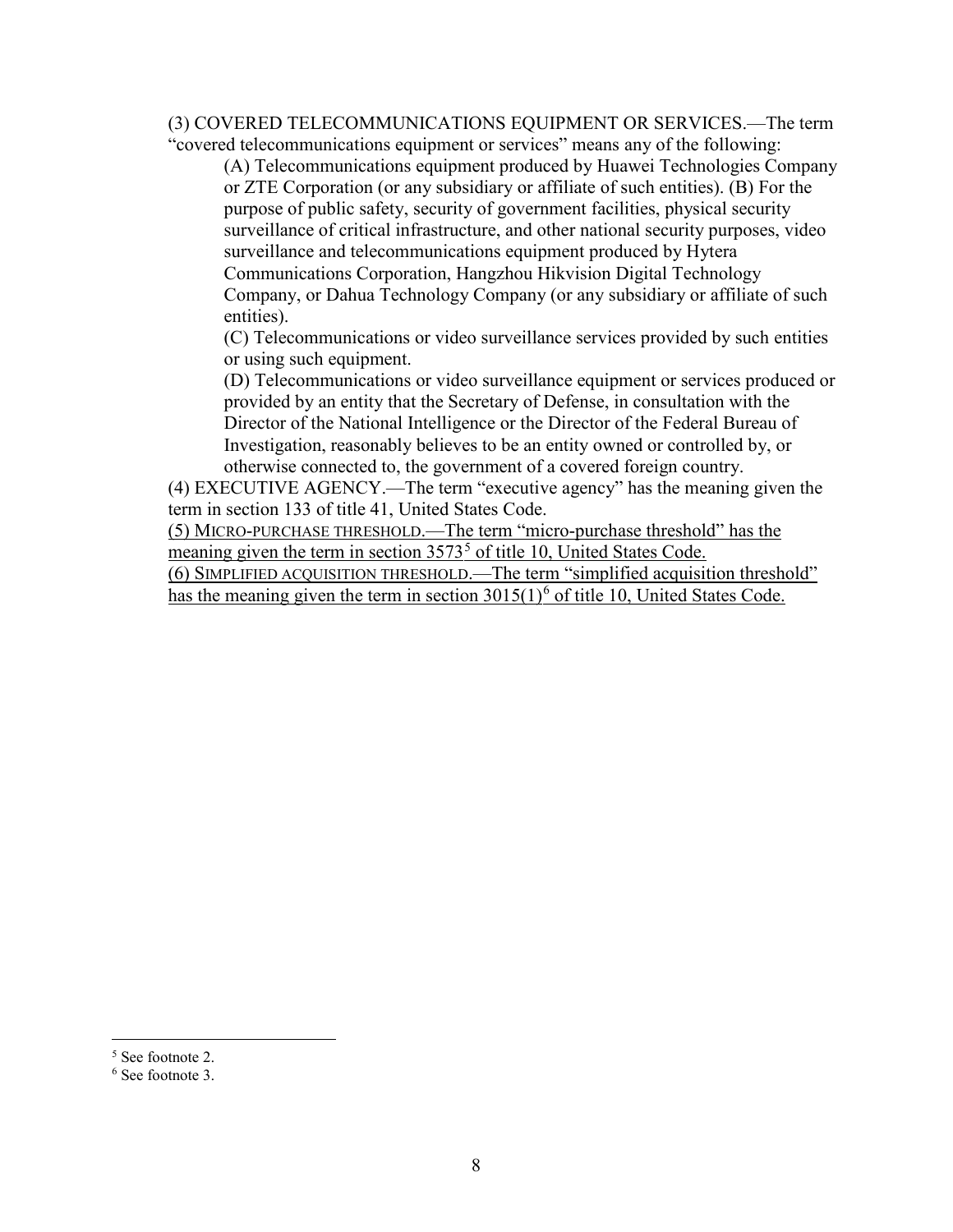| $\mathbf{1}$   | SEC. ___. REPEAL AND MODIFICATION OF REPORTING REQUIREMENTS.                                      |
|----------------|---------------------------------------------------------------------------------------------------|
| $\overline{2}$ | (a) DEFENSE INSTITUTION CAPACITY BUILDING.—Section 332(b)(2) of title 10, United                  |
| 3              | States Code, is amended by striking "quarter" each place it appears.                              |
| $\overline{4}$ | (b) AUTHORITY TO BUILD CAPACITY OF FOREIGN FORCES.—Section 333(f) of title 10,                    |
| 5              | United States Code, is amended-                                                                   |
| 6              | (1) in the heading, by striking "QUARTERLY" and inserting "ANNUAL"; and                           |
| 7              | $(2)$ in the matter preceding paragraph $(1)$ —                                                   |
| 8              | (A) by striking "a quarterly" and inserting "an annual"; and                                      |
| 9              | (B) by striking "quarter" and inserting "year".                                                   |
| 10             | (c) ANNUAL REPORT ON SECURITY COOPERATION ACTIVITIES.-Section 386 of title 10,                    |
| 11             | United States Code, is amended to read as follows:                                                |
| 12             | "§ 386. Annual report                                                                             |
| 13             | "(a) ANNUAL REPORT REQUIRED.—Not later than March 31 of each year beginning in                    |
| 14             | 2023, the Secretary of Defense shall submit to the appropriate congressional committees a report  |
| 15             | that sets forth, on a country-by-country basis, an overview of security cooperation activities    |
| 16             | carried out by the Department of Defense using the authorities specified in subsection (b) during |
|                | 17 the fiscal year ending in the year before the year in which such report is submitted.          |
| 18             | "(b) ELEMENTS OF REPORT.—Each report required under subsection (a) shall include for              |
| 19             | each country covered by such report, and for the reporting period covered by such report, the     |
| 20             | following:                                                                                        |
| 21             | "(1) A narrative summary that provides a brief overview of the primary security                   |
| 22             | cooperation objectives for the activities encompassed by the report and a description of          |
|                |                                                                                                   |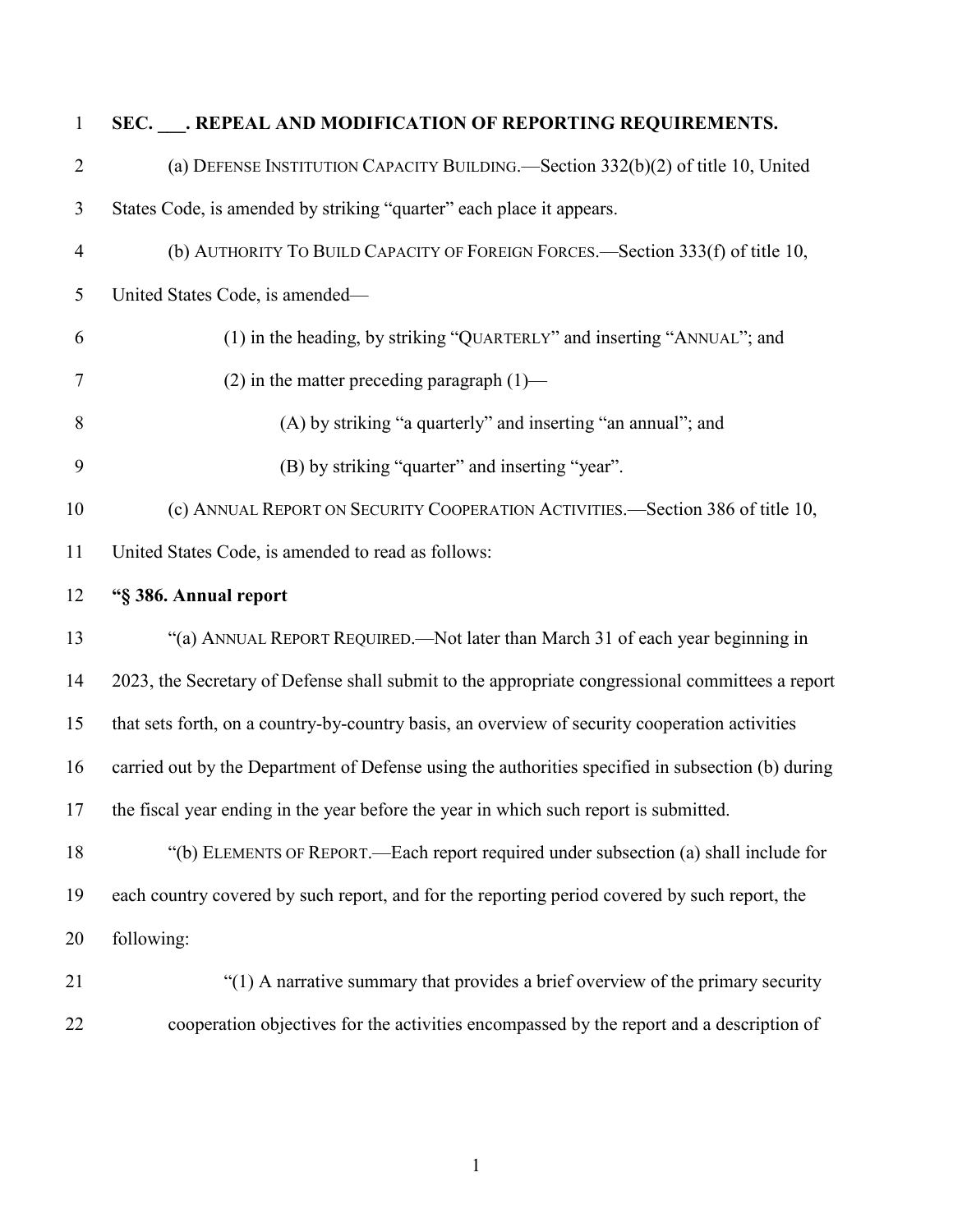| $\mathbf{1}$ | how such activities advance the theater security cooperation strategy of the relevant |
|--------------|---------------------------------------------------------------------------------------|
| 2            | geographic combatant command.                                                         |
| 3            | "(2) A table that includes an aggregated amount of funds as described for each of     |
| 4            | the following provisions:                                                             |
| 5            | "(A) With respect to section $332(a)$ of this title, the total Department of          |
| 6            | Defense cost to provide any Department personnel as advisors to a ministry of         |
| 7            | defense.                                                                              |
| 8            | "(B) With respect to section $332(b)$ of this title, the total Department of          |
| 9            | Defense incremental execution costs to conduct activities under such section.         |
| 10           | "(C) With respect to section 333 of this title, the total value of all                |
| 11           | programs for which notice is required by such section.                                |
| 12           | "(D) With respect to section 341 of this title, the total amount of                   |
| 13           | Department of Defense manpower and travel costs to conduct bi-lateral state           |
| 14           | partnership program engagements with the partner nation.                              |
| 15           | "(E) With respect to section 342 of this title, the total amount of                   |
| 16           | Department of Defense funded foreign-partner travel costs to attend a regional        |
| 17           | center activity that commenced during the period of the required report.              |
| 18           | "(F) With respect to section 345 of this title, the estimated total                   |
| 19           | Department of Defense execution cost to complete all training that commenced in       |
| 20           | the fiscal year for the required report.                                              |
| 21           | "(G) With respect to section 2561 of this title, the total planned execution          |
| 22           | cost of completing humanitarian assistance activities for the partner nation that     |
| 23           | were approved in the fiscal year for the required report.                             |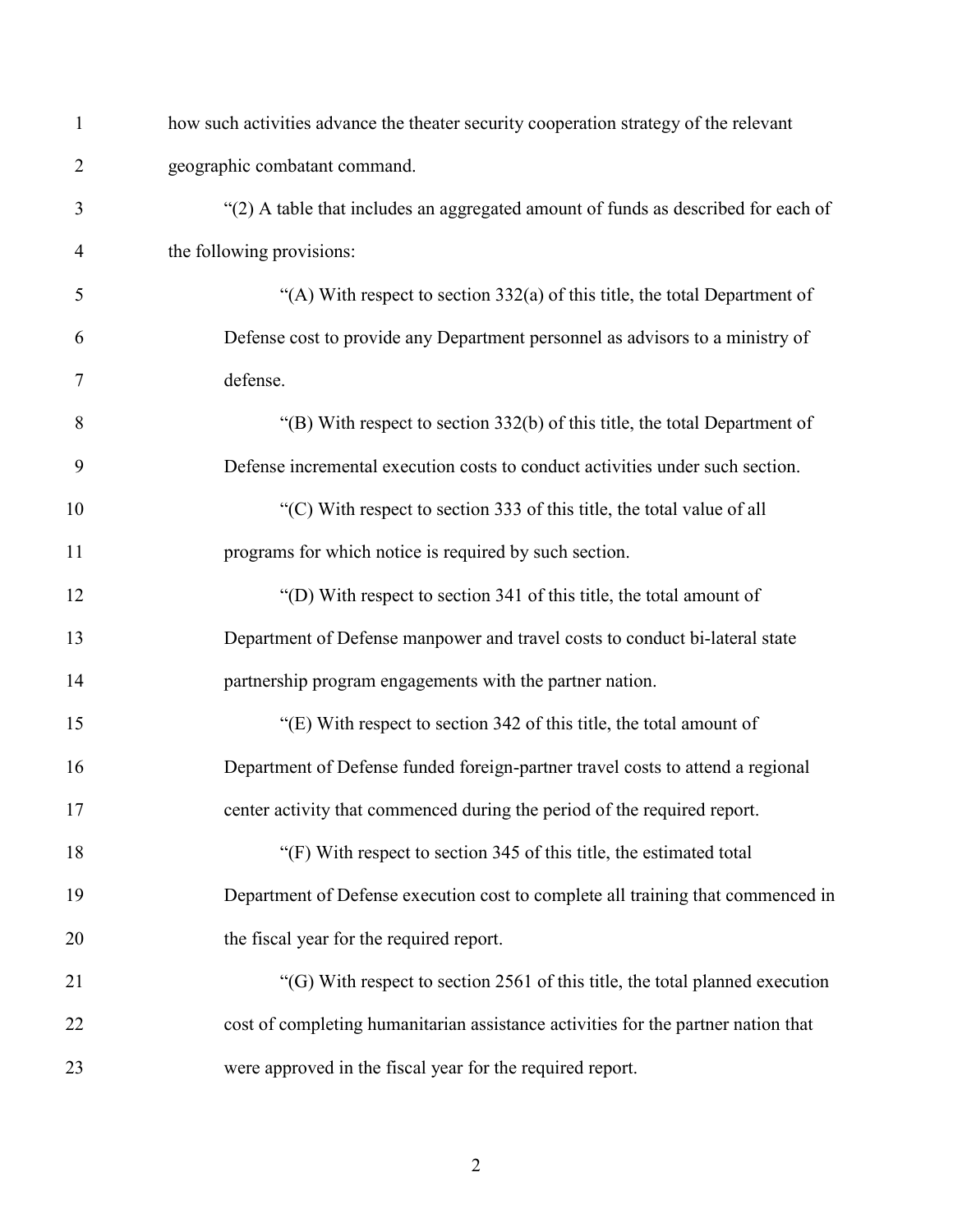| $\mathbf{1}$   | "(3) A table that includes aggregated totals as described for each of the following |
|----------------|-------------------------------------------------------------------------------------|
| $\overline{2}$ | provisions:                                                                         |
| 3              | "(A) With respect to section 311 of this title, the total number of personnel       |
| $\overline{4}$ | from a partner nation assigned to a Department of Defense organization pursuant     |
| 5              | such section.                                                                       |
| 6              | "(B) With respect to section $332(a)$ of this title, the total number of            |
| $\overline{7}$ | Department of Defense personnel assigned as advisors to a ministry of defense.      |
| 8              | "(C) With respect to section $332(b)$ of this title, the total number of            |
| 9              | activities conducted by the Department of Defense under such section.               |
| 10             | "(D) With respect to section 333 of this title, the total number of new             |
| 11             | programs carried out that required notice under that section during the period of   |
| 12             | the required report.                                                                |
| 13             | "(E) With respect to section 341 of this title, the total number of                 |
| 14             | Department of Defense bi-lateral state partnership program engagements with the     |
| 15             | partner nation that were commenced during the period of the required report.        |
| 16             | "(F) With respect to section 342 of this title, the total number of partner         |
| 17             | nation officials who participated in regional center activity that commenced        |
| 18             | during the period of the required report.                                           |
| 19             | "(G) With respect to sections 343, 345, 348, 349, 350 and 352 of this title,        |
| 20             | the total number of partner nation personnel who commenced training during the      |
| 21             | period of the required report.                                                      |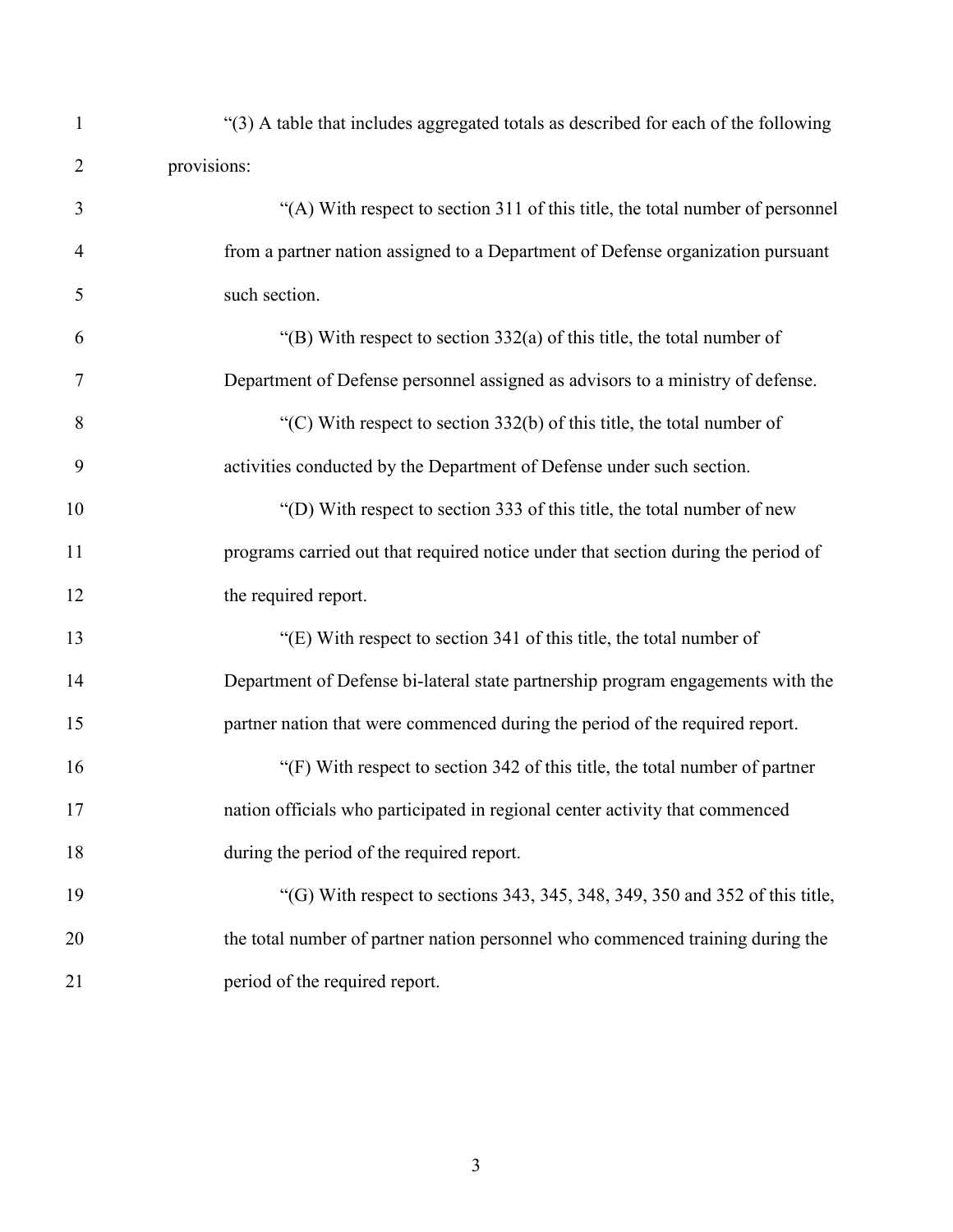| 1              | "(H) With respect to section 347 of this title, the total number of cadets            |
|----------------|---------------------------------------------------------------------------------------|
| $\overline{2}$ | from a partner nation that were enrolled in the Service Academies during the          |
| 3              | period of the required report.                                                        |
| $\overline{4}$ | "(I) With respect to section 2561 of this title, the total number of new              |
| 5              | humanitarian assistance projects funded by the Overseas Humanitarian Disaster         |
| 6              | and Civic Aid account that were approved during the period of the required            |
| 7              | report.                                                                               |
| 8              | "(4) A table that includes the data elements described for each of the following      |
| 9              | provisions:                                                                           |
| 10             | "(A) With respect to section 311 of this title, for each person from the              |
| 11             | partner nation assigned to a Department of Defense organization pursuant to this      |
| 12             | authority, whether the person is a member of the armed forces or a civilian, the      |
| 13             | rank of the person (if applicable), and the component of the Department of            |
| 14             | Defense and location to which such person is assigned.                                |
| 15             | "(B) With respect to section 332(a) of this title, for each Department of             |
| 16             | Defense personnel that was assigned as an advisor to a ministry of defense during     |
| 17             | the period of the report, a description of the object of the Department of Defense    |
| 18             | for such support and the name of the ministry or regional organization to which       |
| 19             | the personnel was assigned.                                                           |
| 20             | "(C) With respect to each activity commenced under section $332(b)$ of this           |
| 21             | title during the period of the report, the name of the supported ministry or regional |
| 22             | organization, the Department of Defense component that conducted the activity,        |
| 23             | the duration of the activity, and a description of the objective of the activity.     |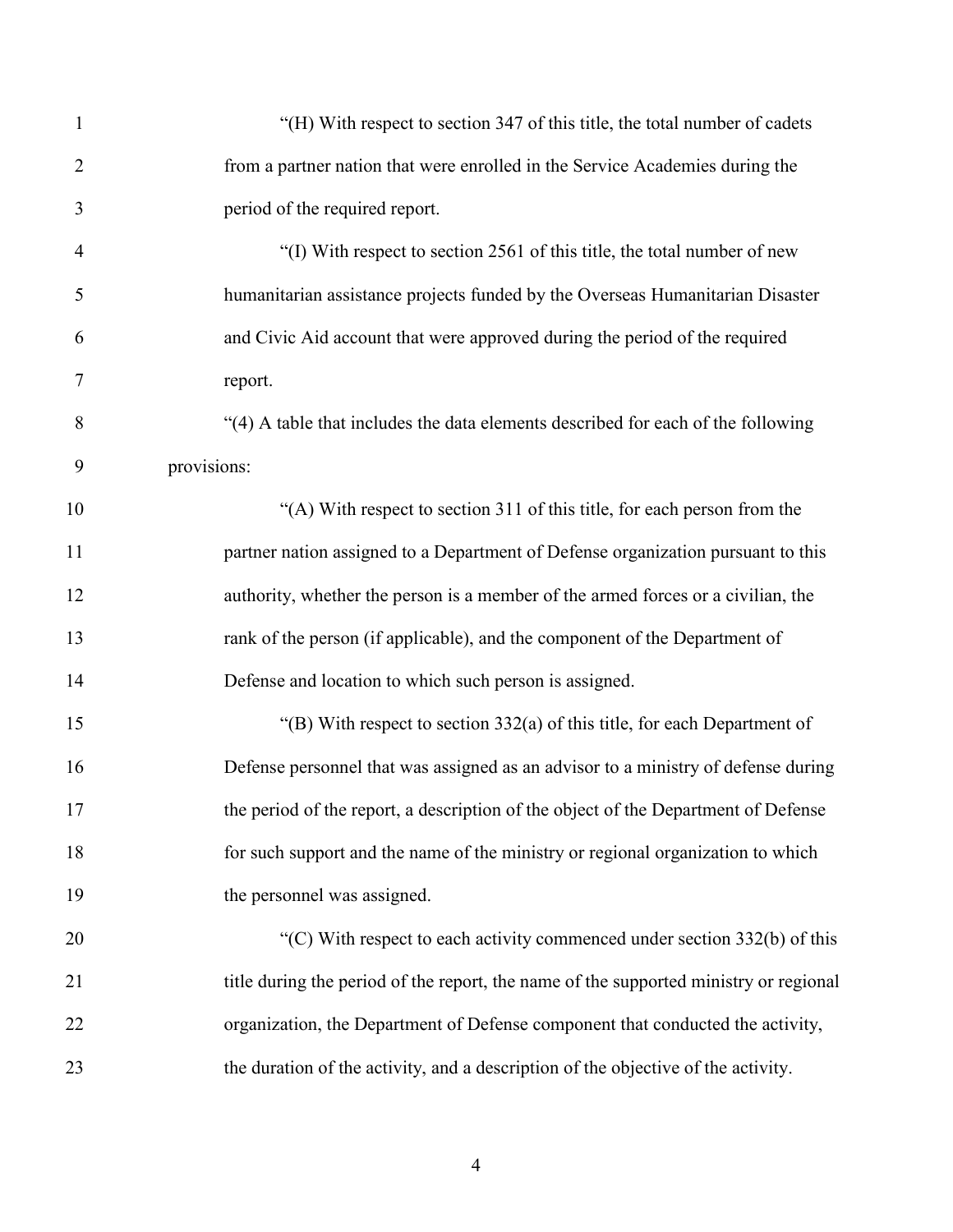| $\mathbf{1}$   | "(D) With respect to section 333 of this title, for each program that                    |
|----------------|------------------------------------------------------------------------------------------|
| $\overline{2}$ | required notice to Congress under such section during the period of the report, the      |
| 3              | units of the national security forces of the foreign country to which assistance was     |
| $\overline{4}$ | provided, the type of operational capability assisted, a description of the nature of    |
| 5              | the assistance being provided, and the estimated cost for such assistance included       |
| 6              | in the notice provided.                                                                  |
| 7              | "(E) With respect to each activity commenced under section 341 of this                   |
| 8              | title during the period of the report, a description of the activity, the duration of    |
| 9              | the activity, the number of participating members of the National Guard, and the         |
| 10             | number of participating personnel of the foreign country.                                |
| 11             | "(F) With respect to each activity of a Regional Center for Security                     |
| 12             | Studies commenced under section 342 of this title during the period of the report,       |
| 13             | a description of the activity, the name of the Regional Center that sponsored the        |
| 14             | activity, the location of the training, the duration of the training, and the number     |
| 15             | of officials from a foreign country who participated in the activity.                    |
| 16             | "(G) With respect to each training event that commenced under section                    |
| 17             | 343, 345, 348, 349, 350, or 352 of this title during the period of the report, a         |
| 18             | description of the training, the location of the training, the duration of the training, |
| 19             | and the number of personnel of a foreign country trained by the activity.                |
| 20             | "(H) With respect to each new project approved under section 2561 of this                |
| 21             | title during the period of the report and funded by the Overseas Humanitarian            |
| 22             | Disaster and Civic Aid account, the title of the project, a description of the           |
| 23             | assistance to be provided, and the anticipated cost to provide such assistance.".        |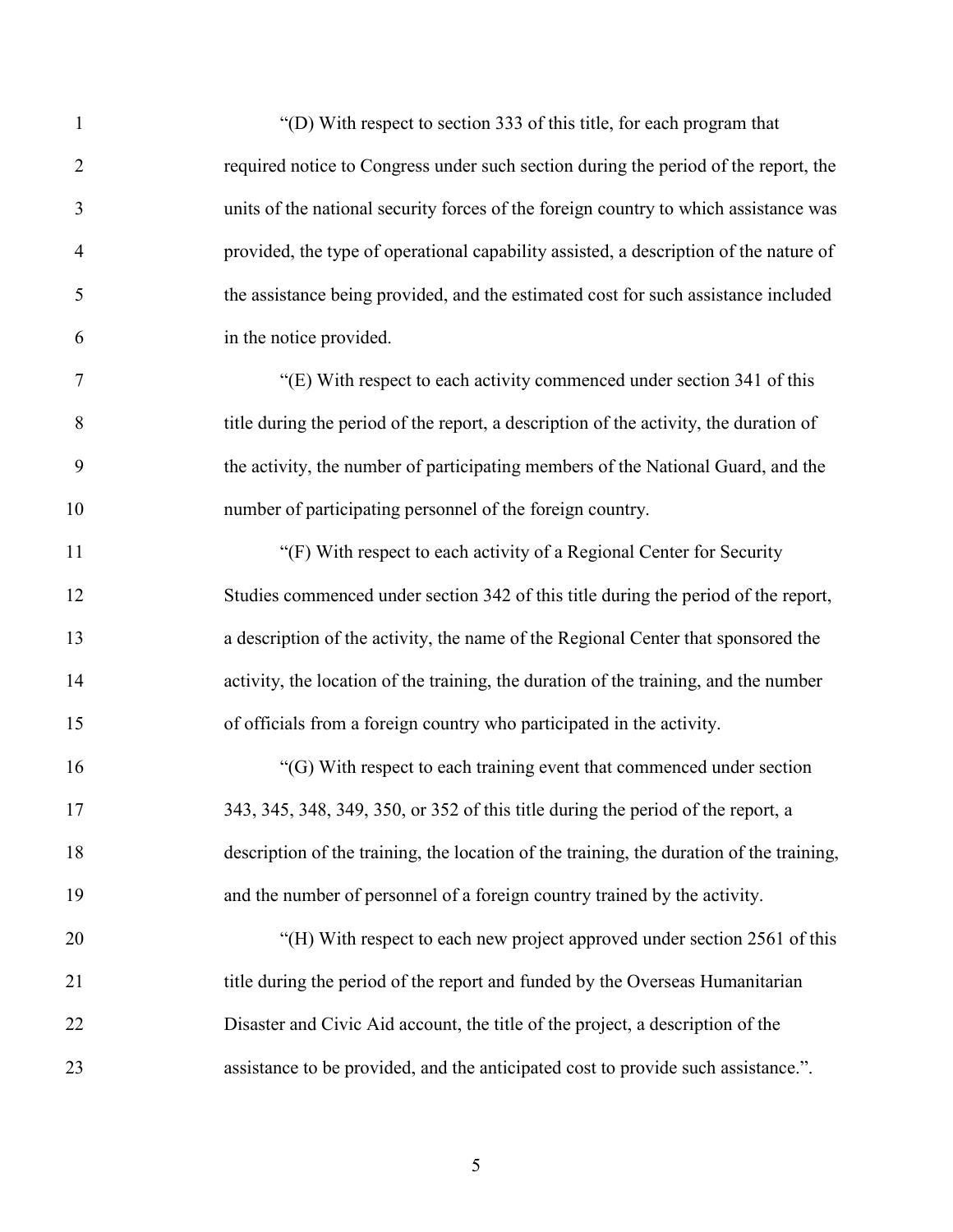| $\mathbf{1}$   | (d) NATIONAL TECHNOLOGY AND INDUSTRIAL BASE.-                                                |
|----------------|----------------------------------------------------------------------------------------------|
| $\overline{2}$ | (1) REPORTING AND BRIEFING REQUIREMENTS. Section 2504 of title 10, United                    |
| 3              | States Code, is amended-                                                                     |
| $\overline{4}$ | (A) in the section heading, by striking "annual" and inserting "biennial";                   |
| 5              | $(B)$ in subsection $(a)$ —                                                                  |
| 6              | (i) in the subsection heading, by striking "ANNUAL" and inserting                            |
| 7              | "BIENNIAL"; and                                                                              |
| 8              | (ii) in the matter preceding paragraph (1), by striking "March 1 of                          |
| 9              | each year" and inserting "March 1 of every second year"; and                                 |
| 10             | (C) in subsection (b), by adding at the end the following new paragraph:                     |
| 11             | "(3) The Secretary of Defense shall ensure that the Secretaries of the military              |
| 12             | departments and the Assistant Secretary of Defense for Industrial Policy each provide, on an |
| 13             | annual basis, at least one of the quarterly briefings under paragraph (1).".                 |
| 14             | (2) CLERICAL AMENDMENT.—The table of sections at the beginning of subchapter                 |
| 15             | II of chapter 148 of such title is amended by striking the item relating to section 2504 and |
| 16             | inserting the following new item:                                                            |
|                | "2504. National technology and industrial base: biennial report and quarterly briefings."    |
| 17             | (e) ARCHITECTURAL AND ENGINEERING SERVICES AND CONSTRUCTION DESIGN                           |
| 18             | AUTHORITY.—Section 2807(b) of title 10, United States Code, is amended in the first sentence |
| 19             | by striking "\$1,000,000" and inserting "\$5,000,000".                                       |
| 20             | (f) DOCUMENTATION RELATING TO F-35 ACQUISITION PROGRAM.—Section 159 of the                   |
| 21             | William M. (Mac) Thornberry National Defense Authorization Act for Fiscal Year 2021 (Public  |
| 22             | Law 116-283; 134 Stat. 3447) is amended—                                                     |
|                |                                                                                              |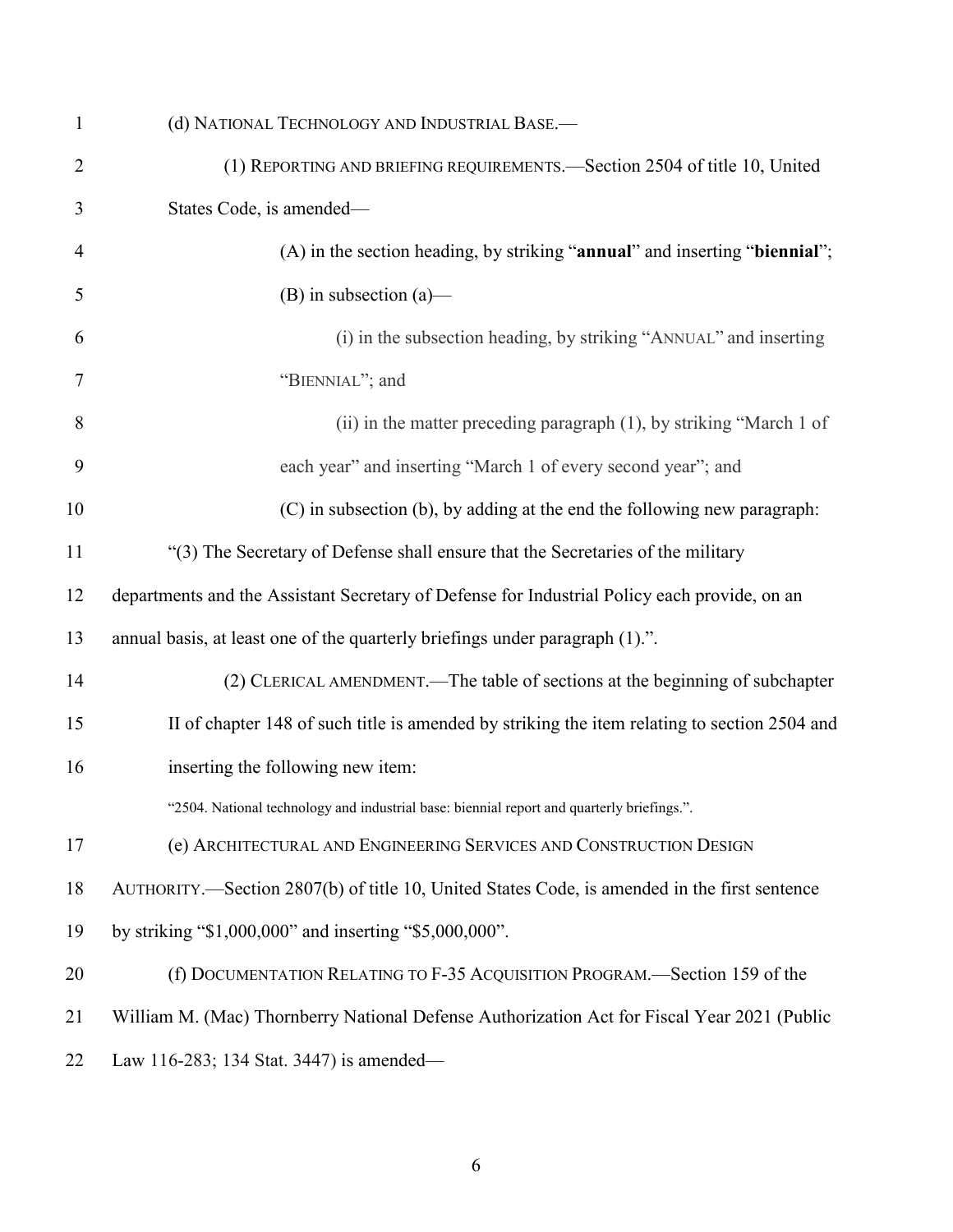| $\mathbf{1}$   | $(1)$ in the matter preceding paragraph $(1)$ , by striking "or entering into a contract                    |
|----------------|-------------------------------------------------------------------------------------------------------------|
| $\overline{2}$ | for the full-rate production of F-35 aircraft" and inserting "or, if such approval is not                   |
| 3              | merged with the full-rate production decision, not later than 15 days following the date of                 |
| 4              | the full-rate production decision";                                                                         |
| 5              | $(2)$ by striking paragraphs $(4)$ and $(7)$ ; and                                                          |
| 6              | $(3)$ by redesignating paragraphs $(5)$ , $(6)$ , $(8)$ , $(9)$ , $(10)$ , and $(11)$ as paragraphs $(4)$ , |
| 7              | $(5)$ , $(6)$ , $(7)$ , $(8)$ , and $(9)$ , respectively.                                                   |
| 8              | (g) STRATEGIC AND CRITICAL MATERIALS.—Section 851 of the William M. (Mac)                                   |
| 9              | Thornberry National Defense Authorization Act for Fiscal Year 2021 (Public Law 116-283; 134                 |
| 10             | Stat. $3773$ ) is amended—                                                                                  |
| 11             | (1) in the section heading, by striking "REPORT" and inserting "BRIEFING";                                  |
| 12             | $(2)$ in subsection $(a)$ —                                                                                 |
| 13             | (A) in the subsection heading, by striking "REPORT" and inserting                                           |
| 14             | "BRIEFING";                                                                                                 |
| 15             | (B) by striking "submit" and inserting "provide"; and                                                       |
| 16             | (C) by striking "an appendix to the annual report" and inserting "a briefing                                |
| 17             | in connection with the biennial report";                                                                    |
| 18             | $(3)$ in subsection (b), in the matter preceding paragraph $(1)$ , by striking                              |
| 19             | "appendix" and inserting "briefing"; and                                                                    |
| 20             | $(4)$ in subsection $(c)$ —                                                                                 |
| 21             | (A) by striking "appendix" and inserting "briefing";                                                        |
| 22             | (B) by striking "submitted" and inserting "provided"; and                                                   |
| 23             | (C) by striking "annex" and inserting "session".                                                            |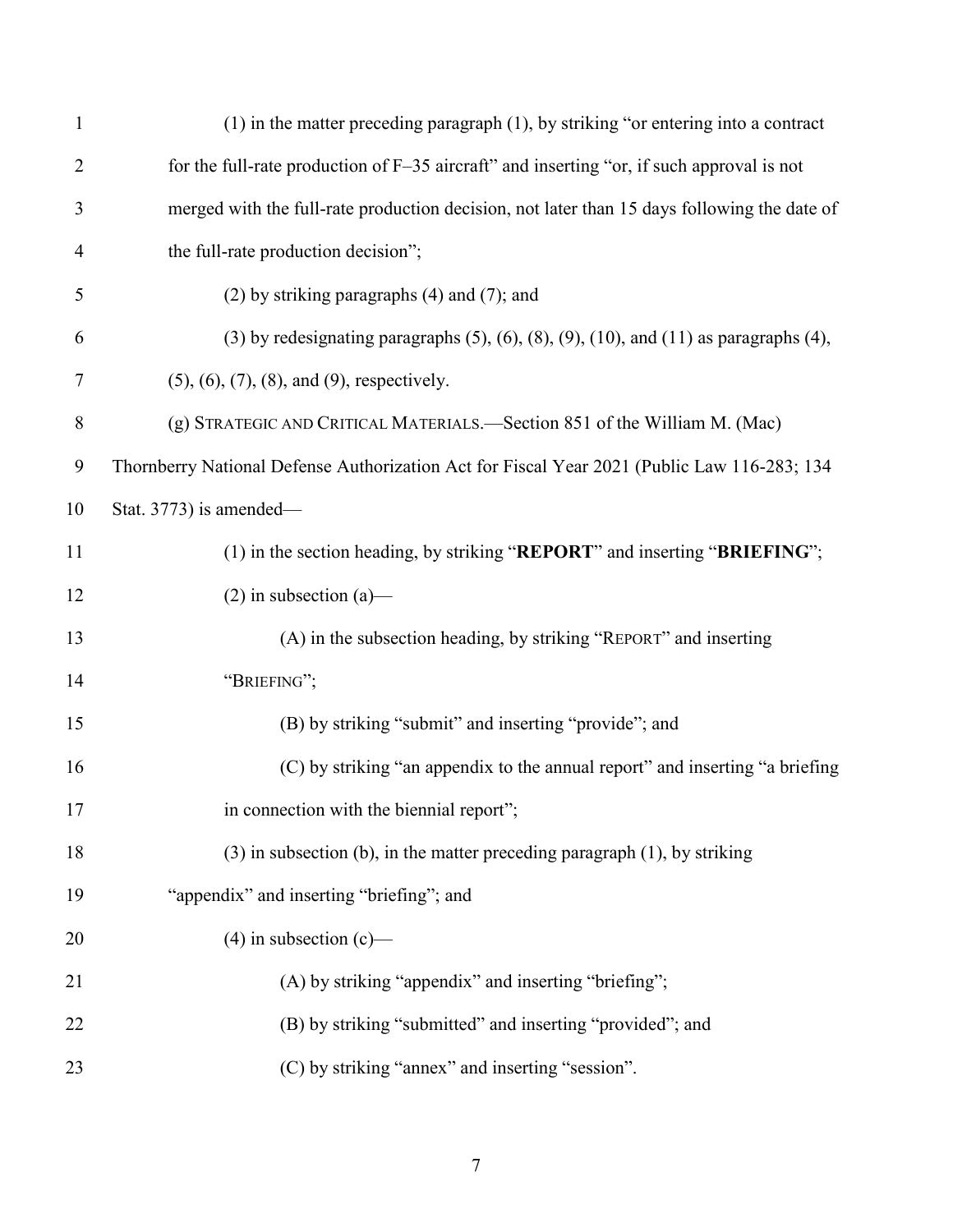| $\mathbf{1}$   | (h) ALUMINUM REFINING, PROCESSING, AND MANUFACTURING.—Section 852 of the                     |
|----------------|----------------------------------------------------------------------------------------------|
| $\overline{2}$ | William M. (Mac) Thornberry National Defense Authorization Act for Fiscal Year 2021 (Public  |
| 3              | Law 116-283; 134 Stat. 3774) is amended—                                                     |
| $\overline{4}$ | (1) in the section heading, by striking "REPORT" and inserting "BRIEFING";                   |
| 5              | (2) in subsection (a), in the matter preceding paragraph $(1)$ —                             |
| 6              | (A) by striking "In preparing the annual report" and inserting "In                           |
| $\overline{7}$ | connection with the biennial report"; and                                                    |
| 8              | (B) by striking "include as an appendix to such report information on" and                   |
| 9              | inserting "provide to the congressional committees referred to in subsection (b) a           |
| 10             | briefing on"; and                                                                            |
| 11             | $(3)$ in subsection $(b)$ —                                                                  |
| 12             | (A) in the subsection heading, by striking "SUBMISSION" and inserting                        |
| 13             | "BRIEFING";                                                                                  |
| 14             | (B) by striking "submit" and inserting "provide"; and                                        |
| 15             | (C) by striking "appendix" and inserting "briefing".                                         |
| 16             | (i) USE OF MILITARY FORCE AND SUPPORT OF PARTNER FORCES.—Section 1285 of the                 |
| 17             | National Defense Authorization Act for Fiscal Year 2020 (Public Law 116-92; 50 U.S.C. 1550)  |
| 18             | is repealed.                                                                                 |
| 19             | (j) ACTIVITIES UNDER TITLE III OF DEFENSE PRODUCTION ACT OF 1950.—Section 1705(b)            |
| 20             | of the National Defense Authorization Act for Fiscal Year 2020 (Public Law 116-92; 133 Stat. |
| 21             | 1798) is repealed.                                                                           |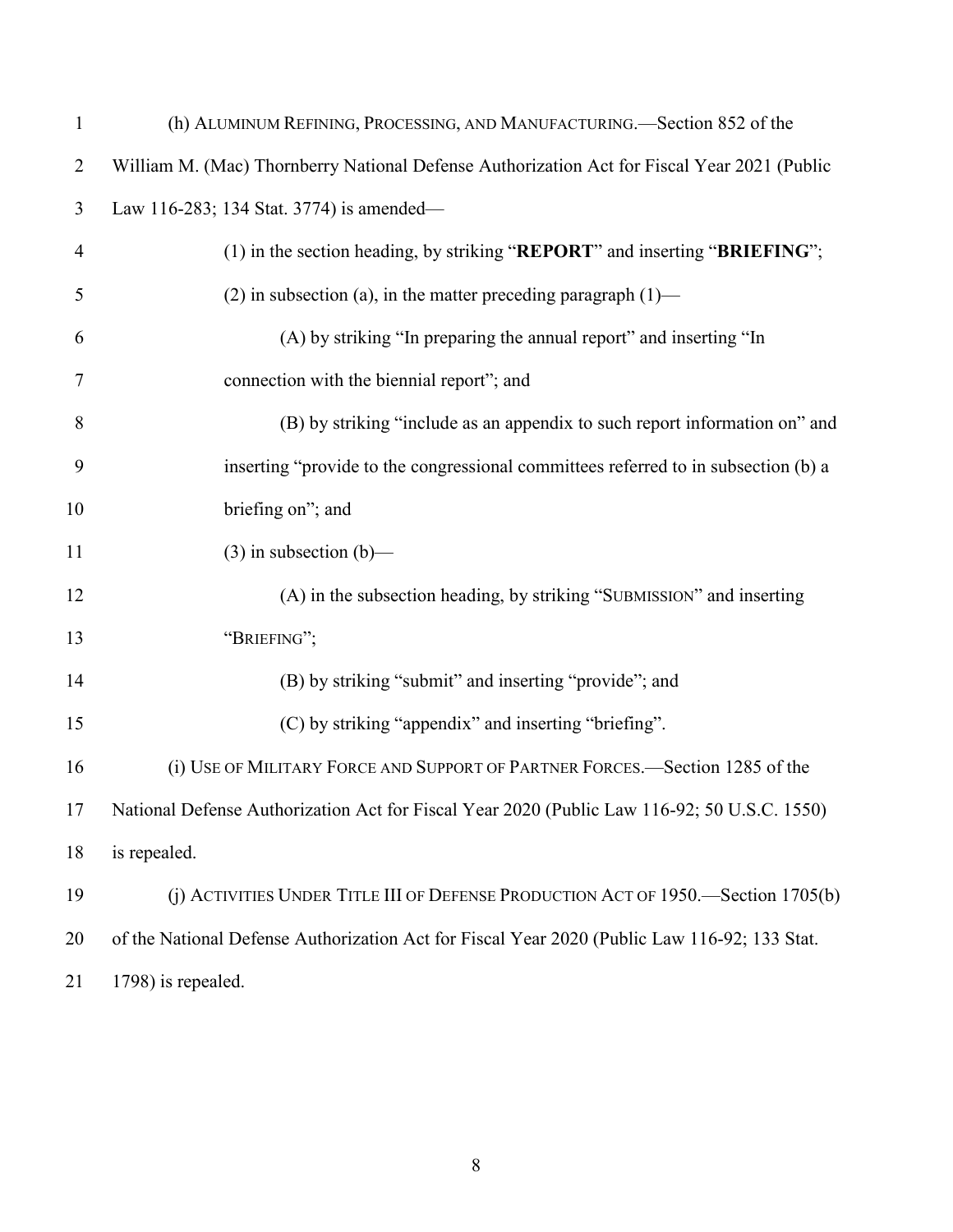|                | [Please note: The "Changes to Existing Law" section below sets out in red-line format how<br>the legislative text would amend existing law.] |
|----------------|----------------------------------------------------------------------------------------------------------------------------------------------|
| 21             | Act for Fiscal Year 2015 (Public Law 113-291; 128 Stat. 3323) is repealed.                                                                   |
| 20             | Section 153 of the Carl Levin and Howard P. "Buck" McKeon National Defense Authorization                                                     |
| 19             | (1) COMPTROLLER GENERAL REPORT ON F-35 AIRCRAFT ACQUISITION PROGRAM.-                                                                        |
| 18             | "(C) Section 73.19 of title 42, Code of Federal Regulations.".                                                                               |
| 17             | "(B) Section 121.19 of title 9, Code of Federal Regulations.                                                                                 |
| 16             | "(A) Section 331.19 of title 7, Code of Federal Regulations.                                                                                 |
| 15             | following:                                                                                                                                   |
| 14             | "(3) In this subsection, the term 'covered report' means a report filed under any of the                                                     |
| 13             | or environment or is causing occupational exposure that presents a threat to public safety.                                                  |
| 12             | determines that the release is outside the barriers of secondary containment into the ambient air                                            |
| 11             | release under paragraph (1) only if the Secretary, acting through the Assistant Secretary,                                                   |
| 10             | "(2) The Secretary shall provide to the congressional defense committees notice of a                                                         |
| 9              | congressional defense committees notice of such theft, loss, or release.                                                                     |
| $8\,$          | Defense for Nuclear, Chemical, and Biological Defense Programs, shall provide to the                                                         |
| $\tau$         | Health Inspection Service, the Secretary of Defense, acting through the Assistant Secretary of                                               |
| 6              | of Defense is filed with the Centers for Disease Control and Prevention or the Animal and Plant                                              |
| 5              | report of any theft, loss, or release of a biological select agent or toxin involving the Department                                         |
| $\overline{4}$ | "(a) NOTIFICATION.—(1) Subject to paragraph (2), not later than 90 days after a covered                                                      |
| 3              | Fiscal Year 2017 (Public Law 114-328; 50 U.S.C. 1528(a)) is amended to read as follows:                                                      |
| $\overline{2}$ | DEPARTMENT OF DEFENSE.—Section 1067(a) of the National Defense Authorization Act for                                                         |
| $\mathbf{1}$   | (k) THEFT, LOSS, OR RELEASE OF BIOLOGICAL SELECT AGENTS OR TOXINS INVOLVING                                                                  |

**Section-by-Section Analysis**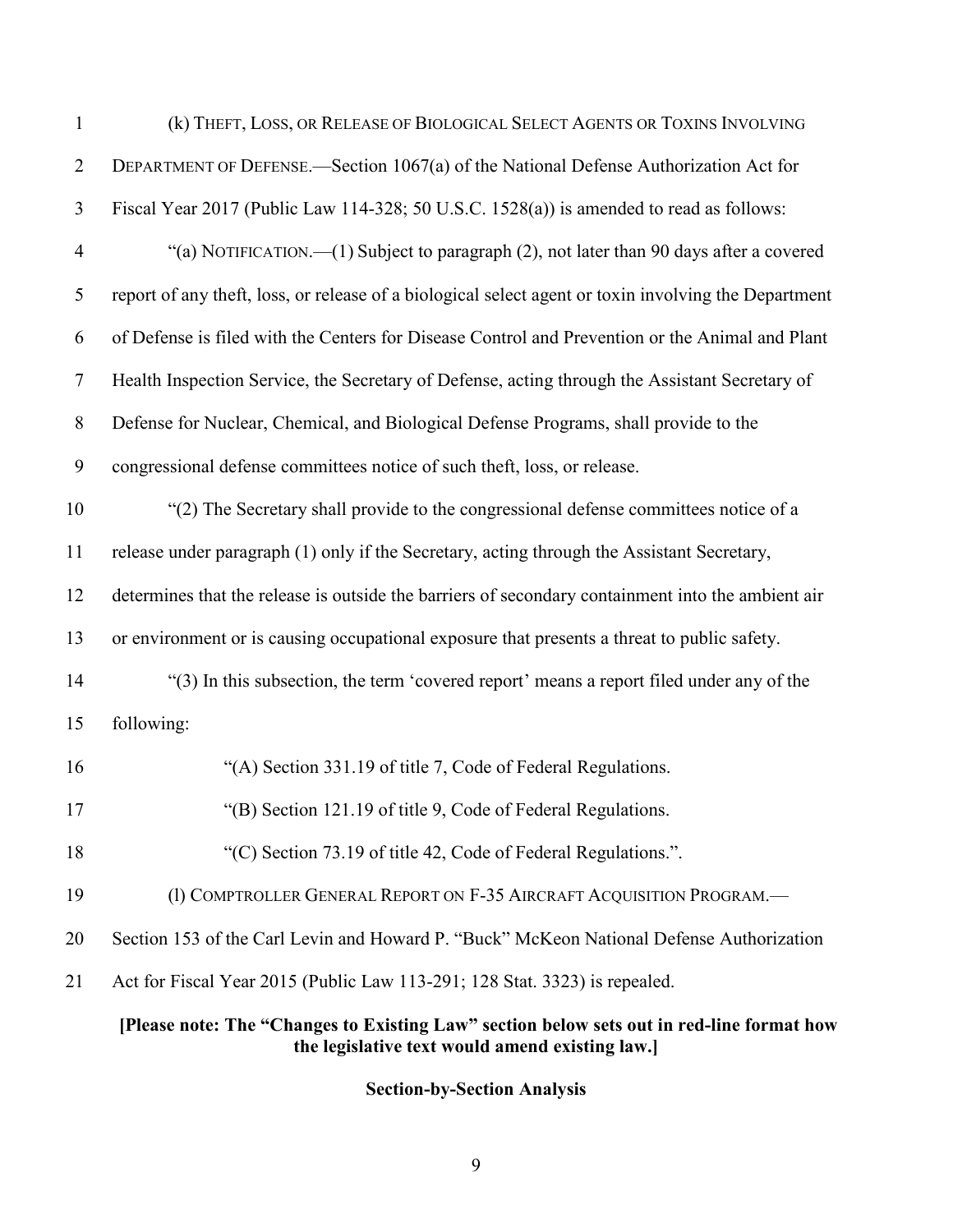This proposal would modify or eliminate the following statutory reporting requirements:

**Defense institution capacity building (10 U.S.C. 332)**. This proposal would change the frequency of the reporting requirement from each quarter to once annually. Reporting annually will be more effective and efficient: allowing a better picture of progress made over multiple engagements rather than short-term snapshots of advances and setbacks quarterly and alleviating significant DoD man hours required to solicit, validate, draft, and coordinate the reports which due to the quarterly nature is essentially a year-round effort.

**Authority to build capacity of foreign forces (10 U.S.C. 333)**. This proposal would change the frequency of the reporting requirement from each quarter to once annually. Due to the need to collect quarterly data, complete a DoD-wide review and validation of the data, and obtain interagency concurrence for each report, the manpower effort to accomplish quarterly reports requires a constant year round effort. Changing the frequency of the report to an annual basis alleviates a significant manpower burden while not degrading the quality of the information provided to Congress.

**Annual report on security cooperation activities (10 U.S.C. 386)**. This proposal would modify the annual reporting requirement on security cooperation activities to improve the timeliness, accuracy, and quality of this existing report requirement. The existing reporting requirement framework is inherently flawed in that it requires DoD to provide individual data elements that have no application in the context of a specific authority. It also fails to account for that fact that the execution timeline for some of the specified authorities extends for several years beyond the one-year reporting period. The result is a time-consuming report that provides DoD and Congress limited strategic insight due to the inflexible report format mandated by the existing legislation. To gain strategic insight into how the Department prioritizes and utilizes its discretion to execute security cooperation authorities, the report should consolidate data from the specific security cooperation authorities that are primarily relied upon by the Department to build partner nation capacity and maintain effect relationships with key allies and partners. Removed from the existing report requirement are obsolete authorities, security cooperation authorities primarily intended for training U.S. forces, and security cooperation authorities intended to support foreign partner current operational requirements.

**National Technology and Industrial Base (10 U.S.C. 2504).** This proposal would change the frequency of reporting from annually to biennially in order to reduce the burden of generating and coordinating the report and improve the quality of the reporting. There is relatively little change in the information reported from year to year. Information gathered over a longer reporting period will be more significant and provide a more insightful overview of the changes in the industrial base.

In addition, this proposal would amend the statutory language to reflect an agreement that the Department of Defense (DoD) has with the congressional defense committees to spread this briefing requirement between the services (Army, Air Force, and Navy) and the Office of Industrial Policy, so that no one organization needs to brief more than once per year.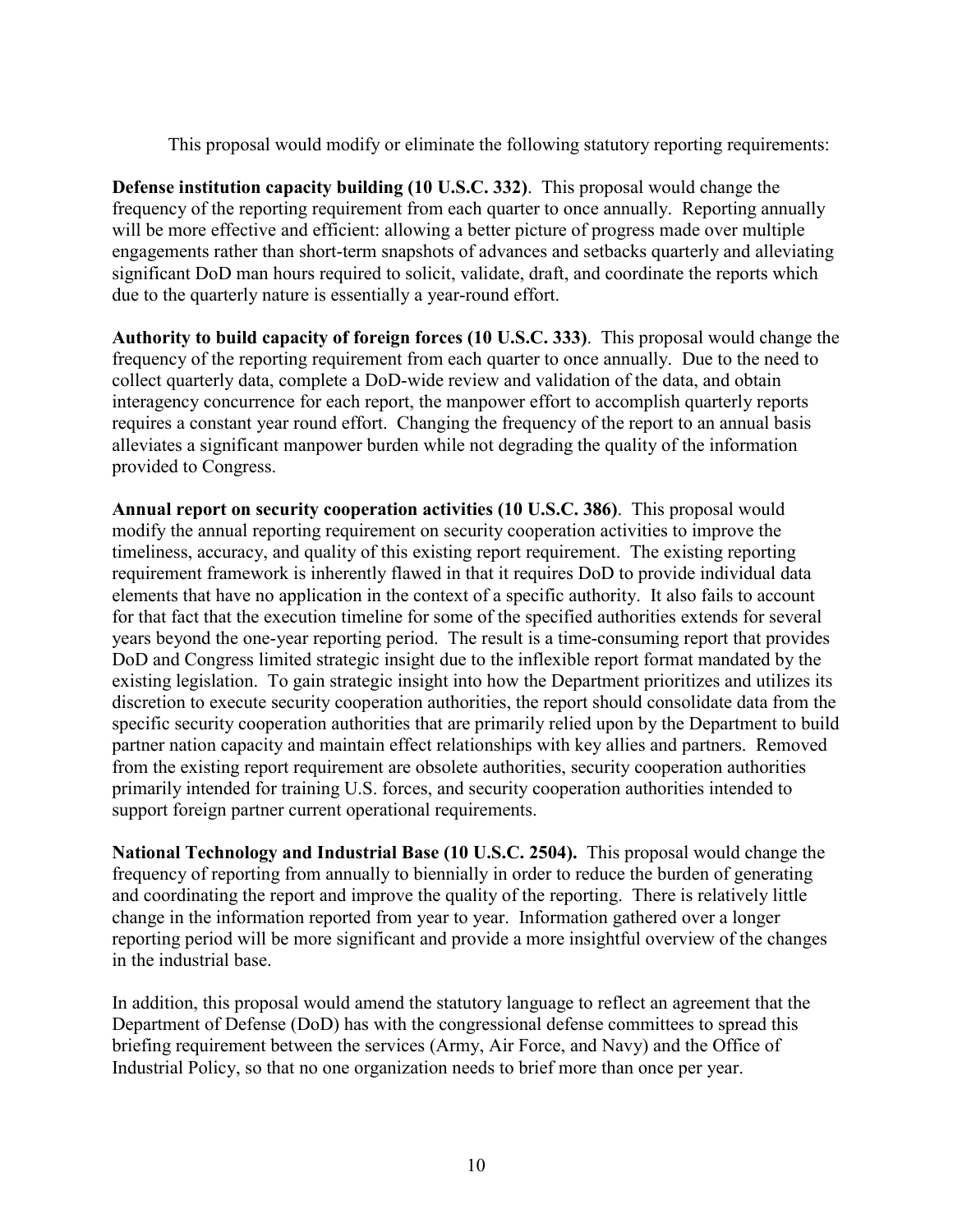# **Architectural and engineering services and construction design notifications (10 U.S.C.**

**2807)**. This proposal would modify the current \$1,000,000 per project threshold for congressional notification for architectural and engineering services to \$5,000,000. This increase in threshold would shorten the time to complete the design of projects funded by military construction appropriations (MILCON) by three weeks or more for projects having estimated design costs between \$1,000,000 and \$5,000,000. This threshold was last revised in 2003 from \$500,000 to \$1,000,000. For the Department of the Navy (DON) MILCON, the average estimated cost of a requested project in fiscal year (FY) 2003 was \$13.22 million. The average estimated cost of a requested project in FY 2021 was \$68.21 million, which represents a 516% increase. As the anticipated amount of MILCON design funding required for a project when evaluating the need for a notification under section 2807 is based on the estimated cost in addition to the level of complexity, this increase is directly related to the threshold for notification. This has resulted in a significant increase in the number of projects that must wait for the notification under section 2807. For example, in the FY 2021 program, only one of the 44 projects was below the threshold for notification, so almost the entire program lost three plus weeks of time waiting for notification under section 2807 prior to executing critical design development activities.

**Documentation Relating to F-35 Acquisition Program (Section 159 of the William M. (Mac) Thornberry National Defense Authorization Act for Fiscal Year 2021):** This proposal would modify the statutory requirements for the preparation of the documentation relating to the F–35 program by adjusting certain reporting requirements to align with decision points in the defense acquisition system identified in both public law and Department of Defense Instructions 5000.02 and 5000.8.

During the F-35 program restructure, on June 2, 2010, the Under Secretary of Defense for Acquisition, Technology, and Logistics directed that "the F-35 program would re-enter the defense acquisition system at an appropriate milestone and that a future Milestone C would constitute the full-rate production decision review for the program." While consistent with the acquisition statutes at that time, this approach of combining the Milestone C decision and the full-rate production decision caused a potential conflict with section 2399 of title 10, United States Code, and its requirements for operational testing. Section 159 of the William M. (Mac) Thornberry National Defense Authorization Act for Fiscal Year 2021 (section 159) specifically directs requirements typically associated with the full rate production decision review to be accomplished prior to Milestone C.

The proposed revision preserves the Department's ability to approve Milestone C for the F-35 program prior to a separate full-rate production decision by removing duplicative reporting requirements and assigning this work specifically to a full-rate production decision. These requirements will be completed and delivered as statutorily required.

Section 159 deals with requirements prior to the completion of a milestone review or entering into a contract after completion of a decision review. For clarity, this revision adjusts the language to relate strictly to a combined Milestone C and full-rate production decision or to a separate full-rate production decision instead of relating to a Milestone C decision or the award of a contract.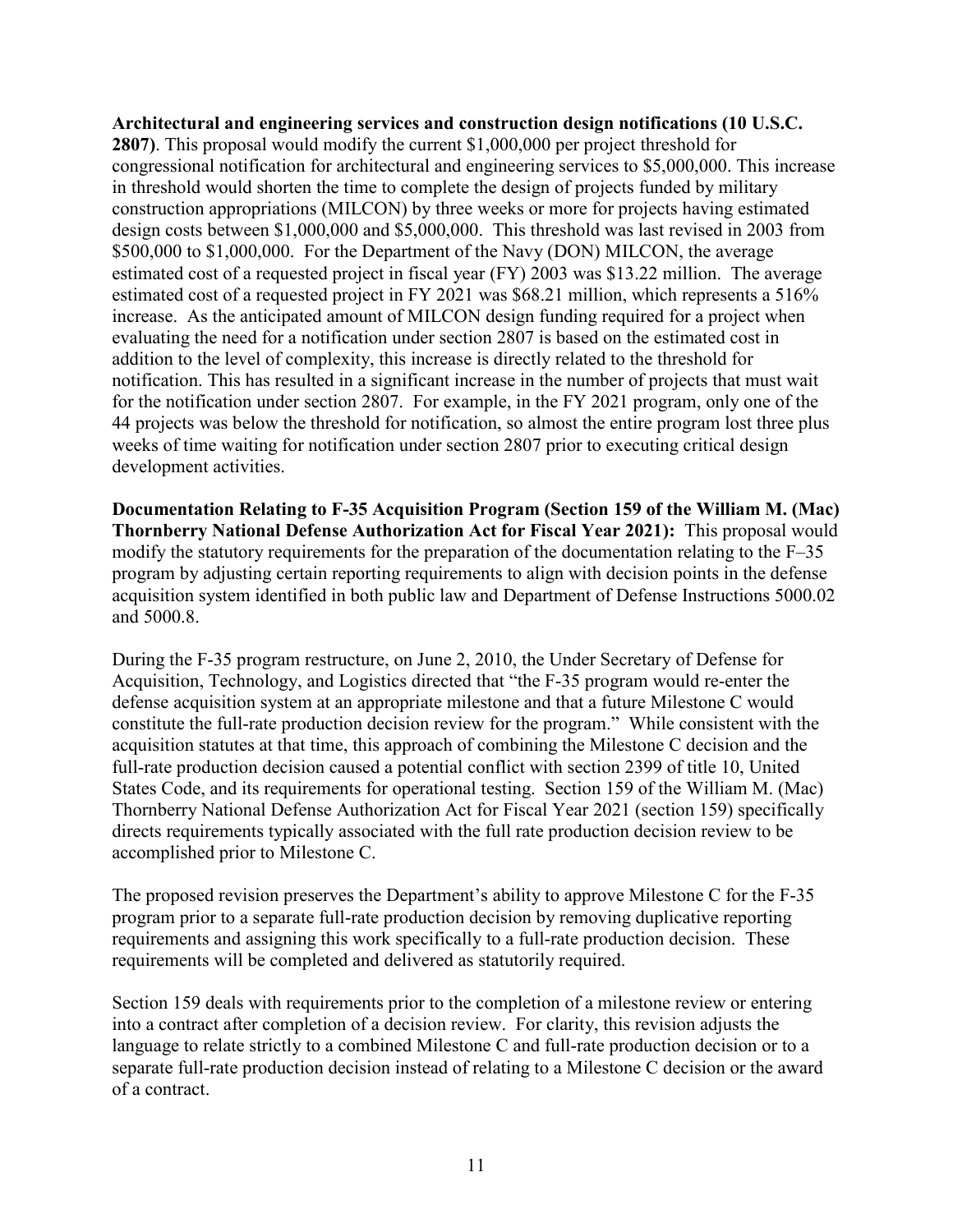Paragraph (4) of section 159 is repealed by this proposal because it duplicates the requirements of section 2334 of title 10, United States Code, that require the Director of Cost Assessment and Program Evaluation (DCAPE) to conduct or approve independent cost estimates for all major defense acquisition programs in advance of any decision to grant milestone approval or decision to enter low-rate-initial or full-rate production. As DCAPE will prepare an independent cost estimate for the F-35 Milestone C and full-rate production decision, the requirement of paragraph (4) is duplicative.

Likewise, the proposal repeals paragraph (7) of section 159 as it duplicates the requirements of section 2399 of title 10, United States Code. That section directs the Director of Operational Test and Evaluation to analyze the results of operational testing and prepare a report stating the opinion of the Director as to whether the testing and evaluation performed were adequate and if the items tested are effective and suitable for combat. The Department will satisfy the section 2399 requirement prior to the full-rate production decision, so the requirement of paragraph (7) is duplicative.

**Strategic and Critical Materials (Section 851 of the William M. (Mac) Thornberry National Defense Authorization Act for Fiscal Year 2021).** This proposal would modify the requirement to provide that the information will be delivered as a briefing with the submission of the Industrial Capabilities Report.

**Aluminum Refining, Processing, and Manufacturing (Section 852 of the William M. (Mac) Thornberry National Defense Authorization Act for Fiscal Year 2021).** This proposal would modify the requirement to provide that the information will be delivered as a briefing with the submission of the Industrial Capabilities Report.

**Reports and briefings on use of military force and support of partner forces (Section 1285 of the National Defense Authorization Act for Fiscal Year 2020 (50 U.S.C. 1550))**. This proposal would repeal the reporting requirement due to redundancy with existing DoD reporting requirements. The Department of Defense reports to Congress on activities supporting partner forces pursuant to the 2001 Authorization for the Use of Military Force (P.L. 107-40) through the notification and reporting requirements detailed in 10 U.S.C. 127e(d) and 127e(i). The Department also provides similar information to Congress as required by 10 U.S.C. 465; 10 U.S.C. 130f; and 10 U.S.C. 1723.

**Activities Under Title III of Defense Production Act (DPA) of 1950 (Section 1705(b) of the National Defense Authorization Act for Fiscal Year 2020).** This proposal would strike section 1705(b) of the National Defense Authorization Act for Fiscal Year 2020 (Public Law 116-92). This requirement is duplicative as the Department leverages the DPA Fund Report to respond to this requirement. As such, this requirement should be eliminated.

**Theft, Loss, or Release of Biological Select Agents or Toxins Involving the Department of Defense (Section 1067(a) of the National Defense Authorization Act for Fiscal Year 2017 (50 U.S.C. 1528(a)).** This proposal would change the reporting requirement from 15 days to 90 days for any biological select agent or toxin (BSAT) theft, loss, or release that is external to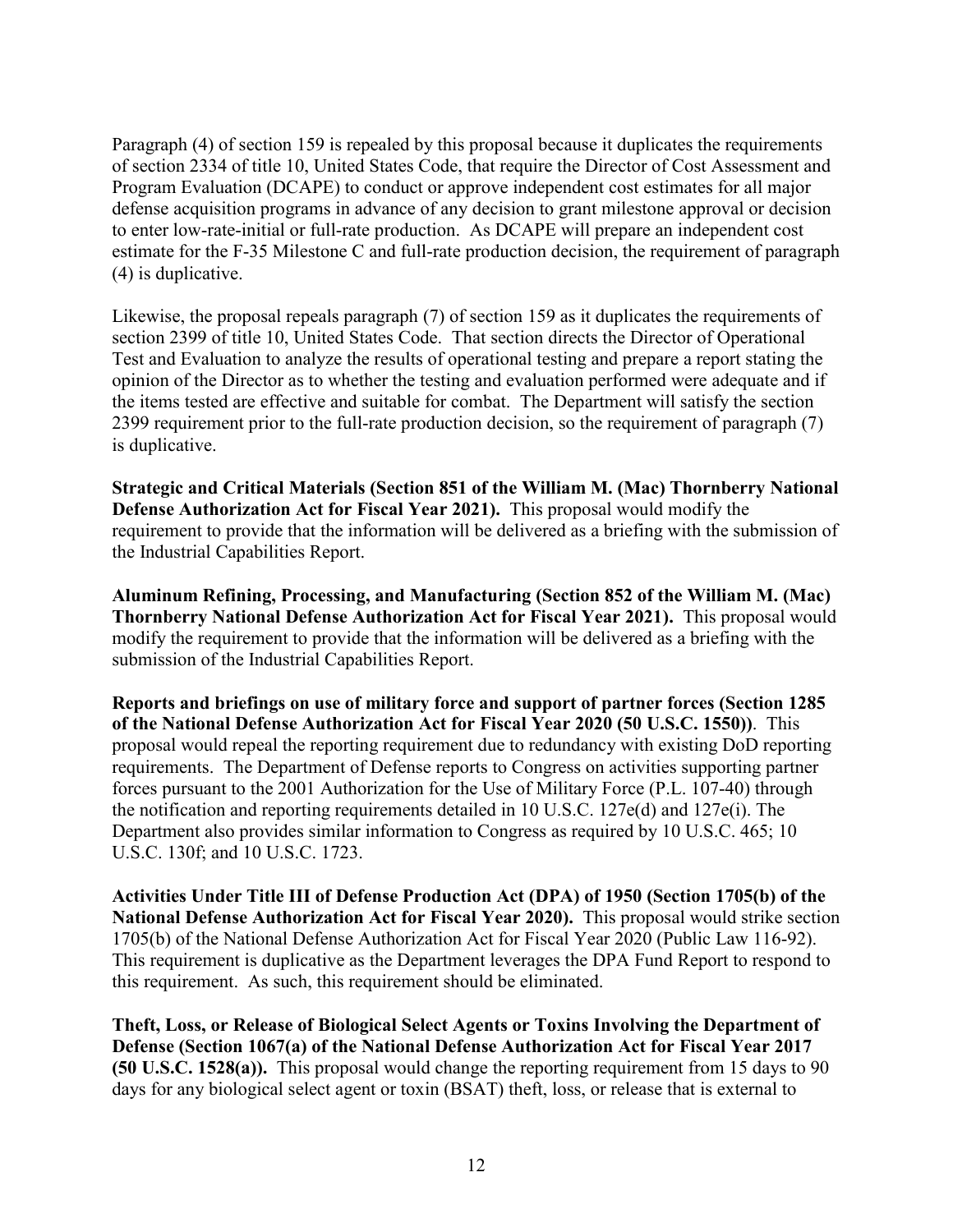secondary containment or is causing occupational exposure that presents a threat to public safety. The additional 75 days allows the Department to receive a copy of the report filed by the facility and provide the requested summary under section 1528(b) the National Defense Authorization Act for Fiscal Year 2017 to the congressional defense committees.

DoD will only report BSAT releases to the congressional defense committees if the releases pose a hazard to the external environment and public safety. In a majority of instances in which there is a BSAT release outside the primary barriers of biocontainment, as defined in the Federal Select Agent Regulations, the BSAT release is contained within the engineering controls of the laboratory's secondary barriers of biocontainment. Therefore, the only BSAT releases that require congressional attention are those that pose a hazard to the environment and public safety. The language also clarifies the requirement for the laboratories regarding which BSAT releases are reportable and prevents the congressional defense committees from receiving reports that do not require congressional attention.

The addition of references to sections 73.19 of title 42, Code of Federal Regulations (C.F.R.), and 121.19 of title 9, C.F.R., along with the existing reference to section 331.19 of title 7, C.F.R., encompass the Federal Select Agent Regulations, which cover those pathogens (bacteria, viruses, and toxins) that are regulated by the Federal Government. The Assistant Secretary of Defense for Nuclear, Chemical, and Biological Defense Programs is the appropriate DoD official to provide information to the congressional defense committees in accordance with sections 138(b)(10) and 138d of title 10, United States Code.

**Comptroller General Report on F-35 Aircraft Acquisition Program (Section 153 of the Carl Levin and Howard P. "Buck" McKeon National Defense Authorization Act for Fiscal Year 2015).** This proposal would repeal the requirement under section 153 of the Carl Levin and Howard P. "Buck" McKeon National Defense Authorization Act for Fiscal Year 2015 (Public Law 113-291) (section 153) for the Comptroller General to submit a report to the congressional defense committees on the status of the F-35 aircraft acquisition program. The Comptroller General has issued six reports under this provision through Fiscal Year 2021.

This is a duplicative reporting requirement because the Department provides quarterly updates to the congressional defense committees pursuant to section 155 of the John S. McCain National Defense Authorization Act for Fiscal Year 2019 (Public Law 115-232) (section 155) on the progress of the F–35 Joint Strike Fighter program, which includes updates on all phases of program execution.

Section 153 requires a similar review of the "baseline" or "system development and demonstration" phase of the program, which delivered the Block 3F aircraft configuration. This phase is nearly complete with the exception of the completion of the initial operational test and evaluation. Minimal cost, schedule, and performance metrics remain for the Comptroller General to review, but any reviews required are also incorporated in the aforementioned quarterly briefs of the congressional defense committees under section 155.

During execution of the activities required under section 153, a significant amount of Government and contractor labor is expended for minimal to no return on investment. This labor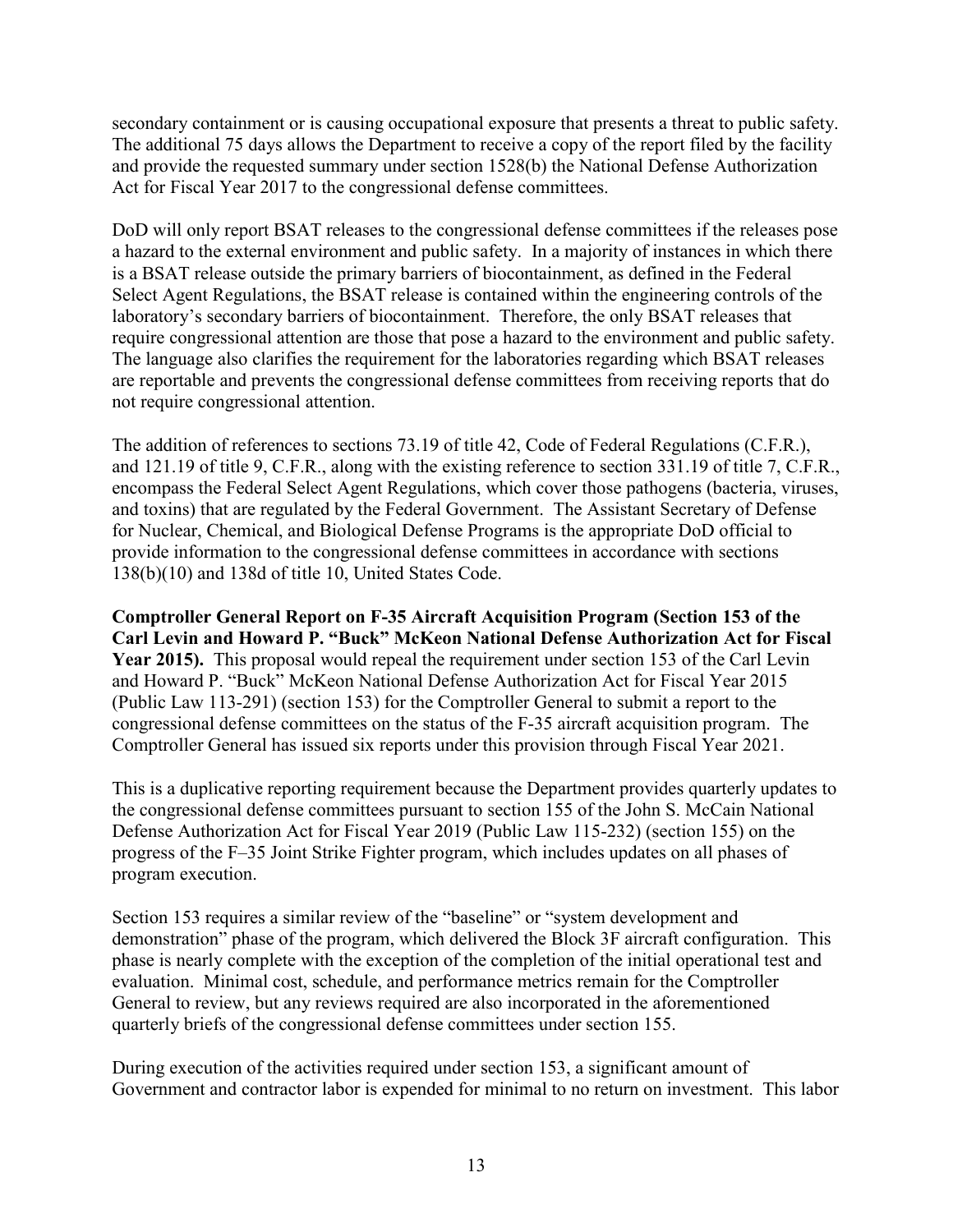would be redirected to support higher value efforts within the program. Likewise, the Comptroller General team assigned this workload could be reassigned to higher priority activities. This reporting requirement is a duplicative and costly administrative burden and Congress already requires the Department to provide information on a regular and recurring basis on the F-35 aircraft acquisition program. With so many overlapping requirements, striking section 153 will streamline the Department's F-35 reporting requirements.

**Resource Information**: This proposal has no significant impact on the use of resources. Resources affected by this proposal are incidental in nature and amount and are included within the Fiscal Year (FY) 2023 President's Budget request.

**Changes to Existing Law:** This proposal would amend section 386 of title 10, United States Code, to read as shown in the legislative text above. Additionally, this proposal would make the following changes to existing law:

# **Title 10, United States Code**

# **§ 332. Friendly foreign countries; international and regional organizations: defense institution capacity building**

(a) MINISTRY OF DEFENSE ADVISOR AUTHORITY.—The Secretary of Defense may, with the concurrence of the Secretary of State, carry out a program to assign civilian employees of the Department of Defense and members of the armed forces as advisors to the ministries of defense (or security agencies serving a similar defense function) of foreign countries or regional organizations with security missions in order to—

(1) provide institutional, ministerial-level advice, and other training to personnel of the ministry or regional organization to which assigned in support of stabilization or post-conflict activities; or

(2) assist such ministry or regional organization in building core institutional capacity, competencies, and capabilities to manage defense-related processes.

(b) TRAINING OF PERSONNEL OF FOREIGN MINISTRIES WITH SECURITY MISSIONS.—

(1) IN GENERAL.—The Secretary of Defense may, with the concurrence of the Secretary of State, carry out a program to provide advisors or trainers to provide training and associated training support services to personnel of foreign ministries of defense (or ministries with security force oversight) or regional organizations with security missions—

(A) for the purpose of—

(i) enhancing civilian oversight of foreign security forces;

(ii) establishing responsible defense governance and internal controls in order to help build effective, transparent, and accountable defense institutions;

(iii) assessing organizational weaknesses and establishing a roadmap for addressing shortfalls; and

(iv) enhancing ministerial, general or joint staff, or service level core management competencies; and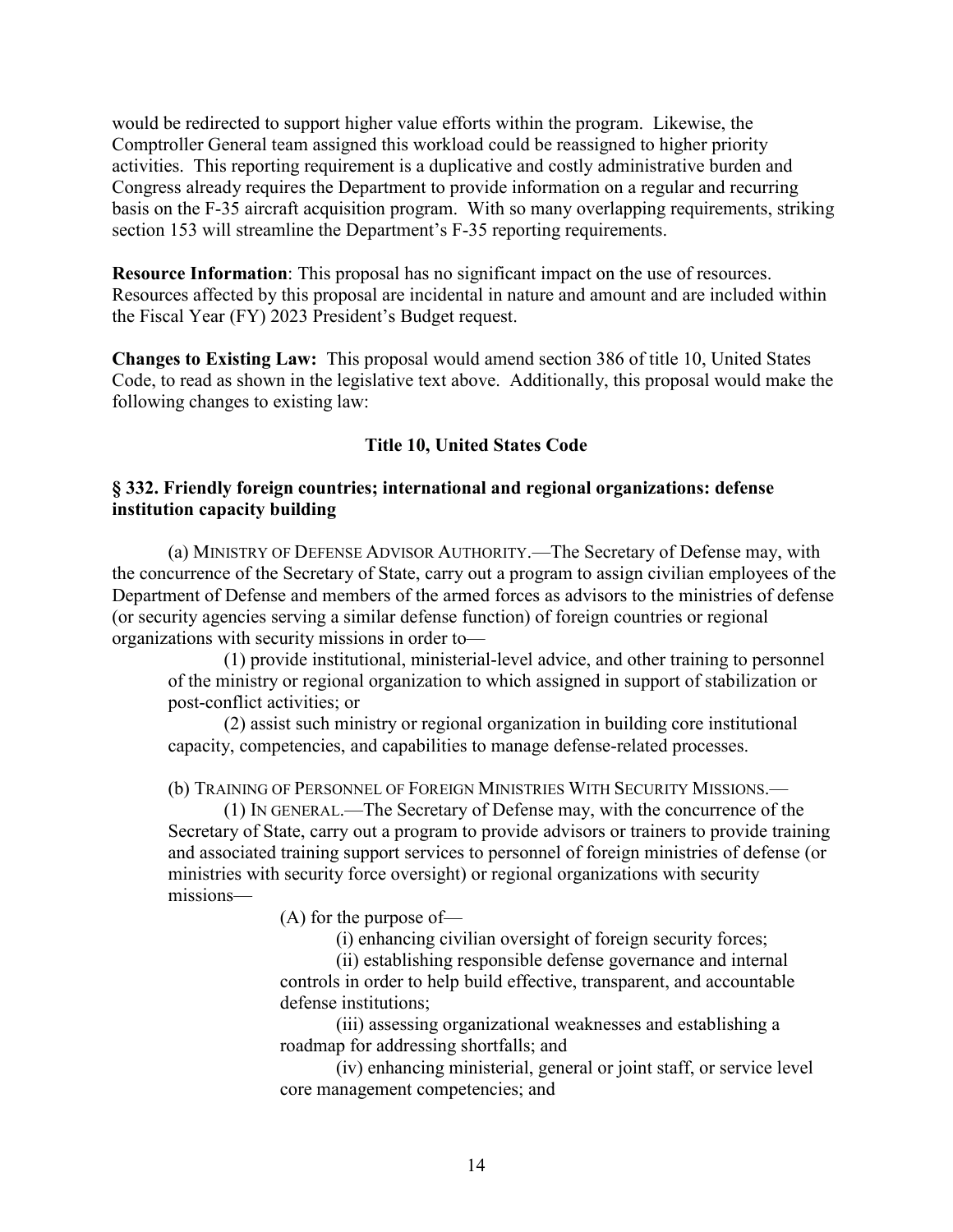(B) for such other purposes as the Secretary considers appropriate, consistent with the authority in subsection (a).

(2) NOTICE TO CONGRESS.—Each fiscal year quarter, the Secretary of Defense shall submit to the appropriate committees of Congress a report on activities under the program under paragraph (1) during the preceding fiscal year quarter. Each report shall include, for the fiscal year quarter covered by such report, the following:

(A) A list of activities under the program.

(B) A list of any organization described in paragraph (1) to which the Secretary provided advisors or trainers under the program, including the number of such advisors or trainers so provided, the duration of each provision of such an advisor or trainer, a brief description of the activities of each advisor or trainer so provided, and a statement of the cost of each provision of such an advisor or trainer.

(C) A comprehensive justification of any activities conducted pursuant to paragraph  $(1)(B)$ .

\* \* \* \* \*

#### **§ 333. Foreign security forces: authority to build capacity**

(a) AUTHORITY.—The Secretary of Defense is authorized to conduct or support a program or programs to provide training and equipment to the national security forces of one or more foreign countries for the purpose of building the capacity of such forces to conduct one or more of the following:

(1) Counterterrorism operations.

(2) Counter-weapons of mass destruction operations.

(3) Counter-illicit drug trafficking operations.

(4) Counter-transnational organized crime operations.

(5) Maritime and border security operations.

(6) Military intelligence operations.

(7) Air domain awareness operations.

(8) Operations or activities that contribute to an existing international coalition operation that is determined by the Secretary to be in the national interest of the United States.

(9) Cyberspace security and defensive cyberspace operations.

\* \* \* \* \*

(f) QUARTERLY ANNUAL MONITORING REPORTS.—The Director of the Defense Security Cooperation Agency shall, on a quarterly an annual basis, submit to the appropriate committees of Congress a report setting forth, for the preceding calendar quarter year, the following:

(1) Information, by recipient country, of the delivery and execution status of all defense articles, training, defense services, supplies (including consumables), and smallscale construction under programs under subsection (a).

(2) Information on the timeliness of delivery of defense articles, defense services, supplies (including consumables), and small-scale construction when compared with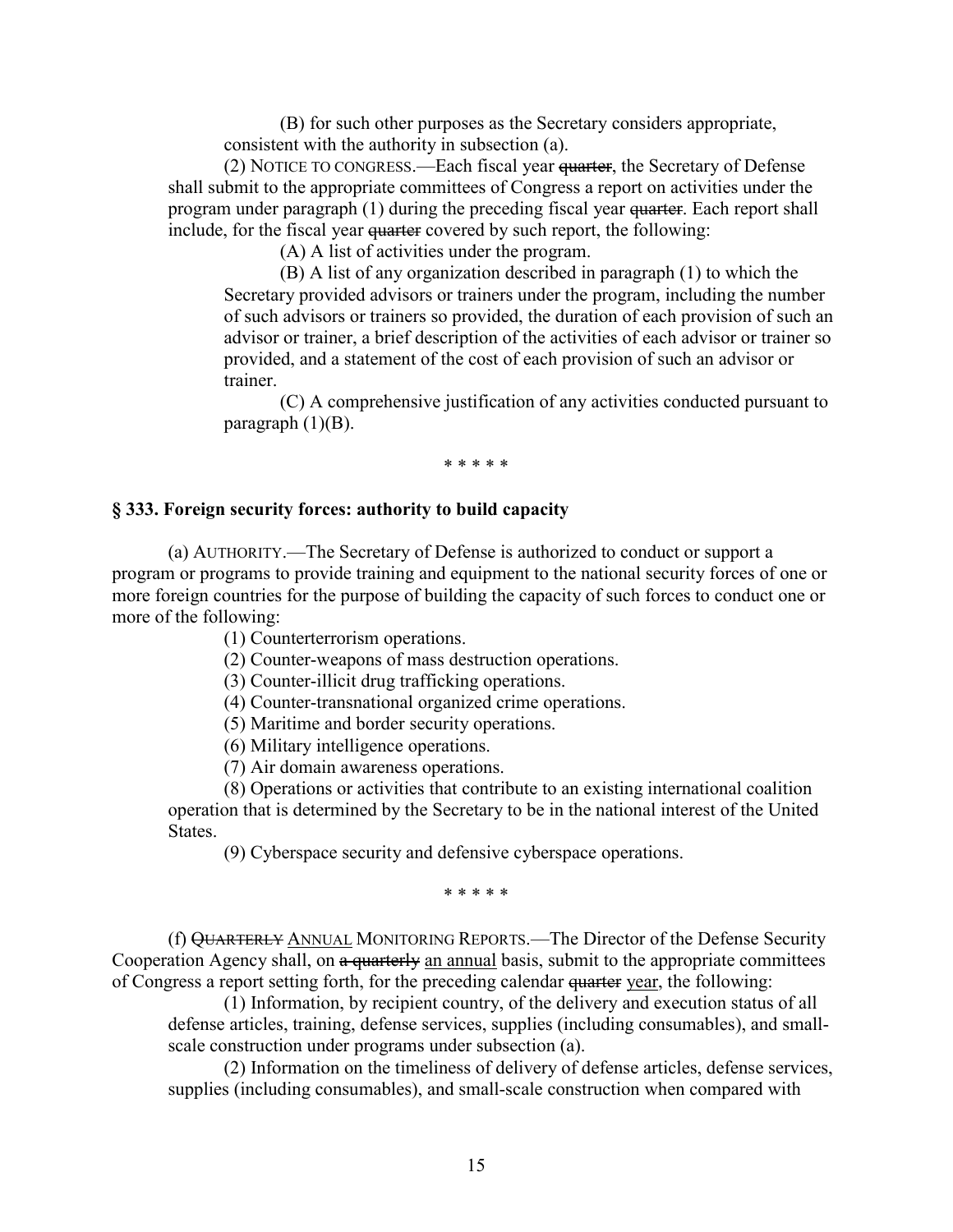delivery schedules for such articles, services, supplies, and construction previously provided to Congress.

(3) Information, by recipient country, on the status of funds allocated for programs under subsection (a), including amounts of unobligated funds, unliquidated obligations, and disbursements.

\* \* \* \* \*

# **§ 2504. National technology and industrial base: annual biennial report and quarterly briefings**

(a) ANNUAL BIENNIAL REPORT TO CONGRESS.—The Secretary of Defense shall transmit to the Committee on Armed Services of the Senate and the Committee on Armed Services of the House of Representatives by March 1 of each year every second year a report which shall include the following information:

(1) A description of the departmental guidance prepared pursuant to section 2506 of this title.

(2) A description of the assessments prepared pursuant to section 2505 of this title and other analyses used in developing the budget submission of the Department of Defense for the next fiscal year.

(3) Based on the strategy required by section 2501 of this title and on the assessments prepared pursuant to Executive order or section 2505 of this title—

(A) a map of the industrial base;

(B) a prioritized list of gaps or vulnerabilities in the national technology and industrial base, including-

(i) a description of mitigation strategies necessary to address such gaps or vulnerabilities;

(ii) the identification of the Secretary concerned or the head of the Defense Agency responsible for addressing such gaps or vulnerabilities; and

(iii) a proposed timeline for action to address such gaps or vulnerabilities; and

(C) any other steps necessary to foster and safeguard the national technology and industrial base.

(4) Identification of each program designed to sustain specific essential technological and industrial capabilities and processes of the national technology and industrial base.

(5) A detailed description of any use by the Secretary of Defense or a Secretary concerned, as applicable, during the prior 12 months of a waiver or exception to the sourcing requirements or prohibitions established by chapter 83 of title 41 or subchapter V of chapter 148 of this title, including—

(A) the type of waiver or exception used; and

(B) the reasoning for the use of each such waiver or exception.

(b) QUARTERLY BRIEFINGS*.—*(1) The Secretary of Defense shall ensure that the congressional defense committees receive quarterly briefings on the industrial base supporting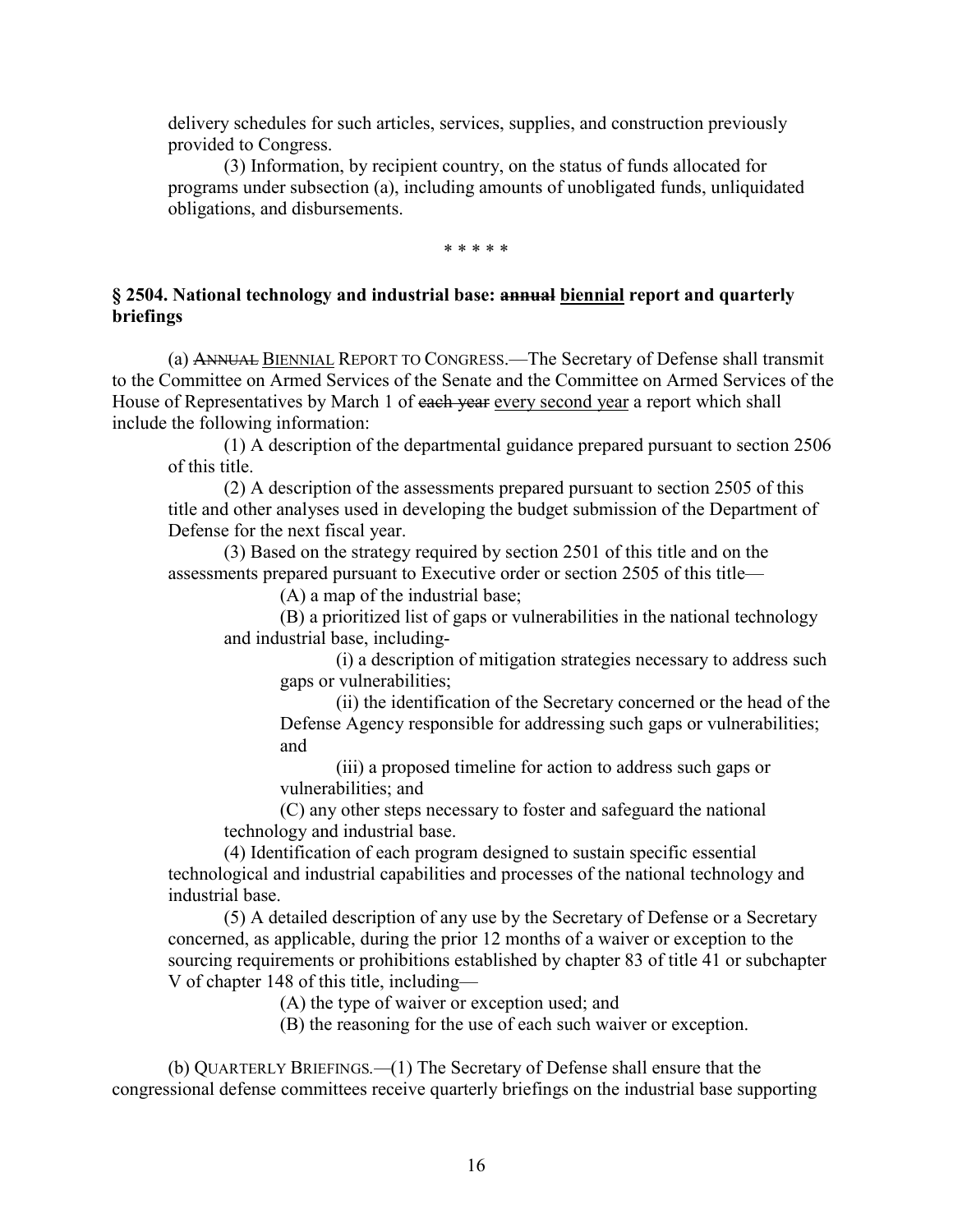the Department of Defense, describing challenges, gaps, and vulnerabilities in the defense industrial base and commercial sector relevant to execution of defense missions, and describing initiatives to address such challenges.

(2) Each briefing under paragraph (1) shall include an update on the progress of addressing such gaps or vulnerabilities by the Secretary, the Secretary of the military department concerned, or the appropriate head of a Defense Agency, including an update on-

(A) actions taken to address such gaps or vulnerabilities;

(B) policy changes necessary to address such gaps or vulnerabilities; and

(C) the proposed timeline for action and resources required to address such gaps or vulnerabilities.

(3) The Secretary of Defense shall ensure that the Secretaries of the military departments and the Assistant Secretary of Defense for Industrial Policy each provide, on an annual basis, at least one of the quarterly briefings under paragraph (1).

#### \* \* \* \* \*

#### **§ 2807. Architectural and engineering services and construction design**

(a) Within amounts appropriated for military construction and military family housing, the Secretary concerned may obtain architectural and engineering services and may carry out construction design in connection with military construction projects, family housing projects, and projects undertaken in connection with the authority provided under section 2854 of this title that are not otherwise authorized by law. Amounts available for such purposes may be used for construction management of projects that are funded by foreign governments directly or through international organizations and for which elements of the armed forces of the United States are the primary user.

(b) In the case of architectural and engineering services and construction design to be undertaken under subsection (a) for which the estimated cost exceeds  $$1,000,000 $5,000,000$ , the Secretary concerned shall notify the appropriate committees of Congress of the scope of the proposed project and the estimated cost of such services before the initial obligation of funds for such services. The Secretary may then obligate funds for such services only after the end of the 14-day period beginning on the date on which the notification is received by the committees in an electronic medium pursuant to section 480 of this title.

(c) If the Secretary concerned determines that the amount authorized for activities under subsection (a) in any fiscal year must be increased the Secretary may proceed with activities at such higher level only after the end of the 14-day period beginning on the date on which the Secretary submits, in an electronic medium pursuant to section 480 of this title, to the appropriate committees of Congress notice of the need for the increase, including the source of funds to be used for the increase.

(d) For architectural and engineering services and construction design related to military construction and family housing projects, the Secretaries of the military departments may incur obligations for contracts or portions of contracts using military construction and family housing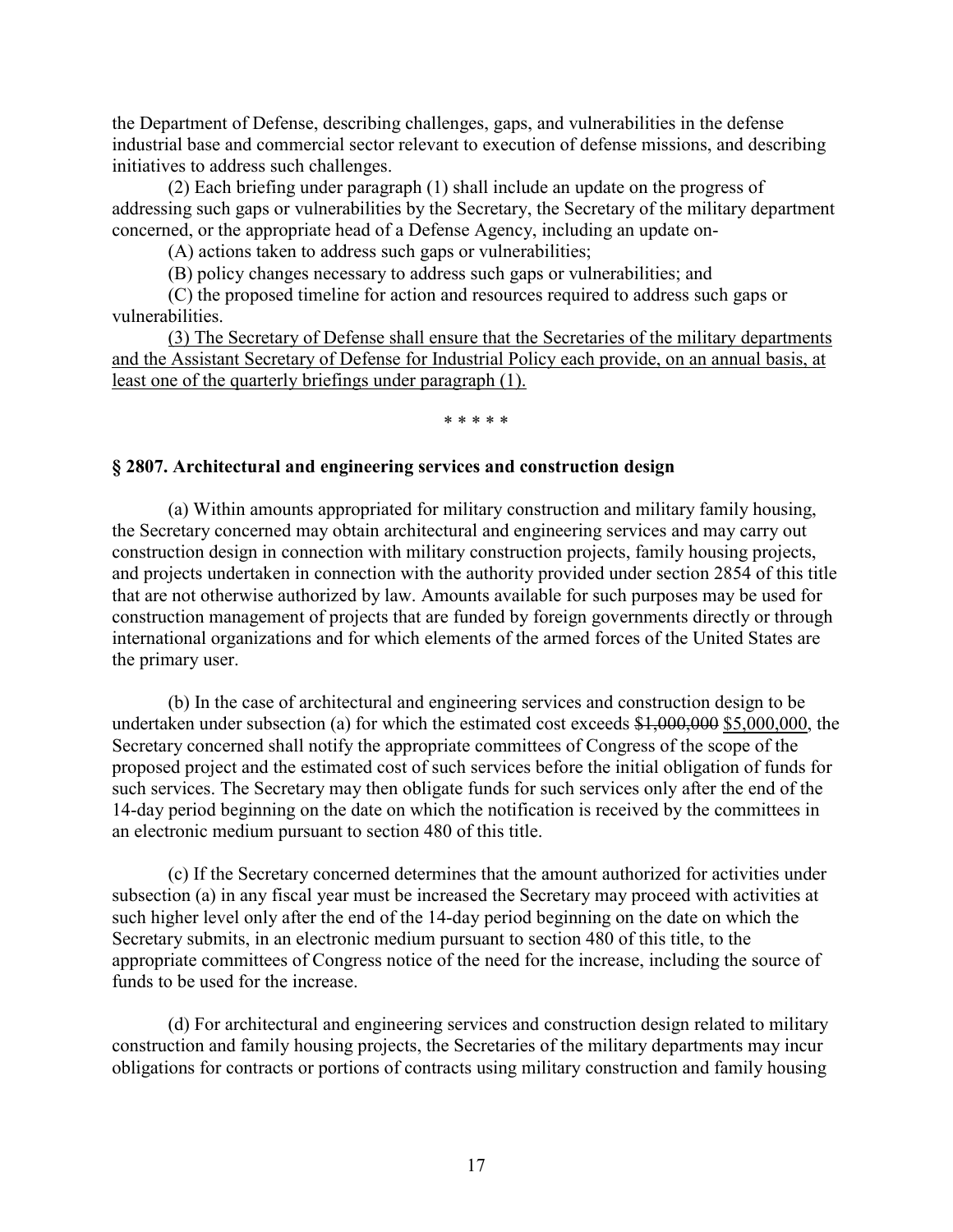appropriations from different fiscal years to the extent that those appropriations are available for obligation.

# **WILLIAM M. (MAC) THORNBERRY NATIONAL DEFENSE AUTHORIZATION ACT FOR FISCAL YEAR 2021 (PUBLIC LAW 116-283)**

# **SEC. 159. DOCUMENTATION RELATING TO THE F–35 AIRCRAFT PROGRAM.**

The Secretary of Defense shall submit to the congressional defense committees, not later than 15 days following Milestone C approval for the F–35 aircraft program pursuant to section 2366c of title 10, United States Code, or entering into a contract for , if such approval is not merged with the full-rate production decision, not later than 15 days following the date of the full-rate production decision of  $F-35$  aircraft, the documentation with respect to the  $F-35$  aircraft program as follows:

(1) A certification by the Under Secretary of Defense for Acquisition and Sustainment that—

(A) all alternative supply contractors for parts, required for the airframe and propulsion prime contractors of the F–35 aircraft program as a result of the removal of the Republic of Turkey from the program, have been identified, and all related undefinitized contract actions have been definitized (as described in section 7401 of part 217 of the Defense Federal Acquisition Regulation Supplement);

(B) the parts produced by each such contractor have been qualified and certified as meeting applicable technical design and use specifications; and

(C) each such contractor has reached the required rate of production to meet supply requirements for parts under the program.

(2) A cost analysis, prepared by the joint program office for the F–35 aircraft program, that assesses and defines—

(A) the manner in which the full integration of Block 4 and Technical Refresh 3 capabilities for each lot of Block 4 production aircraft beginning after lot 14 will affect the average procurement unit cost of United States variants of the F–35A, F–35B, and F–35C aircraft; and

(B) the manner in which the establishment of alternate sources of production and sustainment of supply and repair parts due to the removal of the Republic of Turkey from the program will affect such unit cost.

(3) All reports required by section 167 of the National Defense Authorization Act for Fiscal Year 2020 (Public Law 116–92; 133 Stat. 1250).

(4) An independent cost estimate, prepared by Director of Cost Assessment and Program Evaluation, that defines, for each phase of the F–35 aircraft program, the cost to develop, procure, integrate, and retrofit F–35 aircraft with all Block 4 capability requirements that are specified in the most recent Block 4 capabilities development document.

 $(5)(4)$  A plan to correct or mitigate any deficiency in the F-35 aircraft, identified as of the date of enactment of this Act that—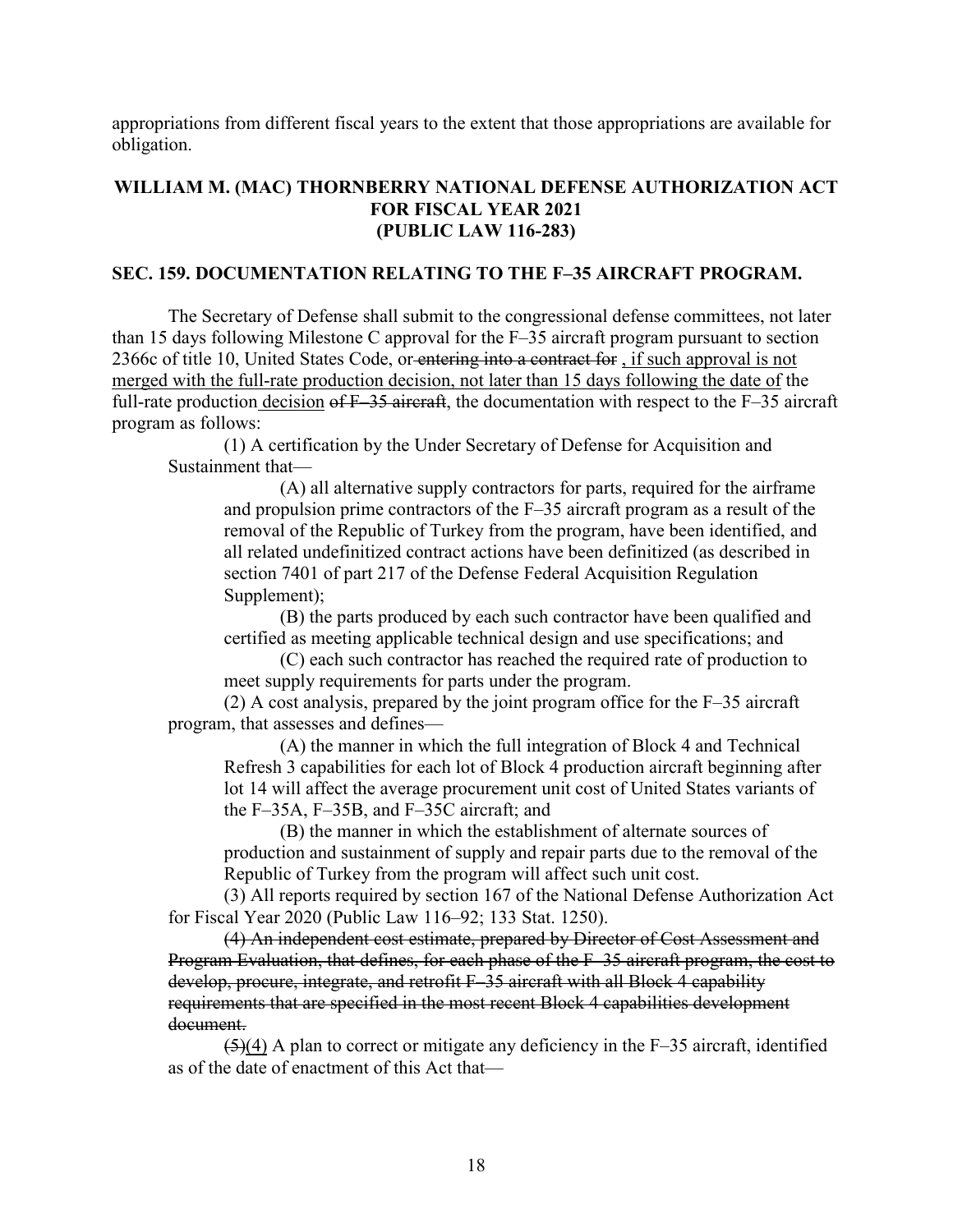(A) may cause death, severe injury or occupational illness, or major loss or damage to equipment or a system, and for which there is no identified workaround (commonly known as a ''category 1A deficiency''); or

(B) critically restricts combat readiness capabilities or results in the inability to attain adequate performance to accomplish mission requirements (commonly known as a ''category 1B deficiency'').

 $(6)(5)$  A software and hardware capability, upgrade, and aircraft modification plan for the F–35 aircraft that defines the cost and schedule for retrofitting F–35 aircraft that currently have Technical Refresh 2 capabilities installed to ensure compatibility with Block 4 and Technical Refresh 3 capabilities.

(7) The following reports for the F–35 aircraft program, as prepared by the Director of Operational Test and Evaluation:

 $(A)$  A report on the results of the realistic survivability testing of the  $F-35$ aircraft, as described in section 2366(d) of title 10, United States Code.

(B) A report on the results of the initial operational test and evaluation conducted for program, as described in section 2399(b)(2) of such title.

(8)(6) A mitigation strategy and implementation plan to address each critical deficiency in the F–35 aircraft autonomic logistics information system that has been identified as of the date of enactment of this Act.

 $(9)(7)$  A certification that the F-35A aircraft meets required mission reliability performance using an average sortie duration of 2 hours and 30 minutes.

 $(10)(8)$  A certification that the Secretary has developed and validated a fully integrated and realistic schedule for the development, production and integration of Block 4 Technical Refresh 3 capabilities for the F–35 aircraft, that includes a strategy for resolving all software technical debt that has accumulated within the F–35 operational flight program source code during development, production, and integration of Technical Refresh 1 and Technical Refresh 2 capabilities.

 $(11)(9)$  The following:

(A) A complete list of hardware modifications that will be required to integrate Block 4 capabilities into lot 16 and lot 17 production F–35 aircraft.

(B) An estimate of the costs of any engineering changes required as a result of such

modifications.

(C) A comparison of those engineering changes and costs with the engineering changes and costs for lot 15 production F–35 aircraft.

\* \* \* \* \*

#### **SEC. 851. REPORT BRIEFING ON STRATEGIC AND CRITICAL MATERIALS.**

(a) REPORT BRIEFING REQUIRED.—The Secretary of Defense shall submit provide to the Committees on Armed Services of the Senate and the House of Representatives an appendix to a briefing in connection with the annual biennial report required in section 2504 of title 10, United States Code, due on March 1, 2021, describing strategic and critical materials, including the gaps and vulnerabilities in supply chains of such materials.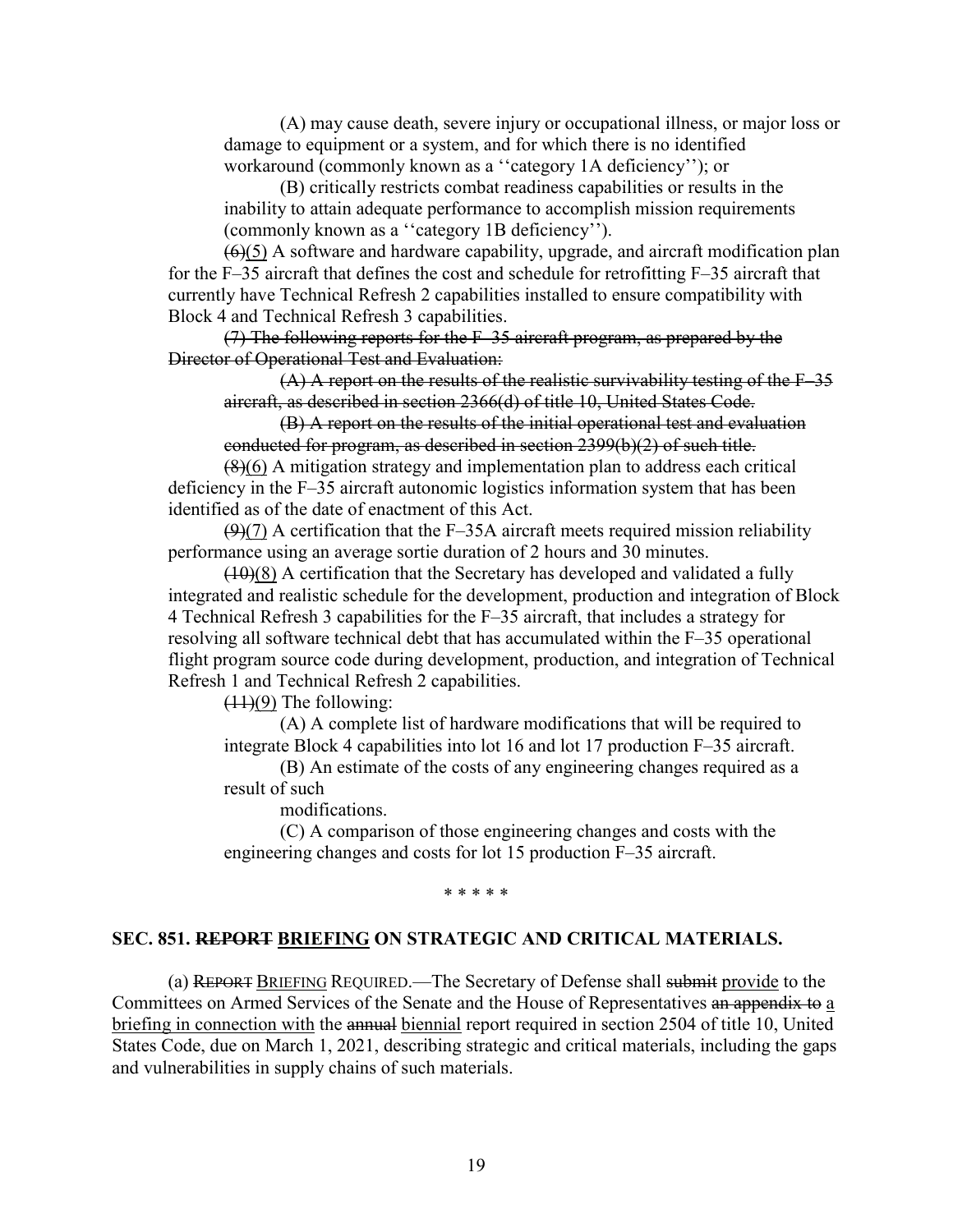(b) ELEMENTS.—The Secretary of Defense shall include in the appendix briefing required in subsection (a) the following:

(1) An identification of the strategic and critical materials that are currently used by the Department of Defense.

(2) To the extent practicable, an identification of the overall annual tonnage of each strategic or critical material identified pursuant to paragraph (1) that was used by the Department during the 10-year period ending on December 31, 2020.

(3) An identification of domestic and international sources for the strategic and critical materials identified pursuant to paragraph (1).

(4) An identification of risks relating to access to the strategic and critical materials identified pursuant to paragraph (1) from supply chain disruptions due to geopolitical, economic, and other vulnerabilities.

(5) An evaluation of the benefits of a robust domestic supply chain for providing strategic and critical materials, as needed, to manufacturers in the defense industrial base.

(6) An evaluation of the effects of the use of waivers by the Strategic Materials Protection Board established under section 187 of title 10, United States Code, on the domestic supply of strategic and critical materials.

(7) Recommendations for policies and procedures to ensure a capability within the Department of Defense to secure strategic and critical materials necessary for emerging technologies, as well as antimicrobial products, minerals, and metals for use in medical equipment and other technologies.

(8) An identification of improvements required to the National Defense Stockpile in order to ensure the Secretary of Defense has access to the strategic and critical materials identified pursuant to paragraph (1).

(9) An evaluation of the domestic processing and manufacturing capacity needed to supply the strategic and critical materials identified pursuant to paragraph (1) to the Secretary of Defense in an economic and secure manner.

(10) In consultation with the Director of the United States Geological Survey, an identification of domestic locations with existing commercial manufacturing interest that are already verified to contain large supplies of the strategic and critical materials identified pursuant to paragraph (1).

(11) An assessment of the feasibility of partnerships with institutions of higher education (as defined in section 101 of the Higher Education Act of 1965 (20 U.S.C. 1001)) that receive grants for the purpose of enhancing the security and stability of the supply chain for strategic and critical materials for the National Defense Stockpile, including an identification of barriers to such partnerships and recommendations for improving such partnerships.

(12) Any other matter relating to strategic and critical materials that the Secretary considers appropriate.

(c) FORM.—The appendix briefing required in subsection (a) shall be submitted provided in unclassified form, but may include a classified annex session.

(d) STRATEGIC AND CRITICAL MATERIALS DEFINED.—In this section, the term ''strategic and critical materials'' means materials, including rare earth elements, that are necessary to meet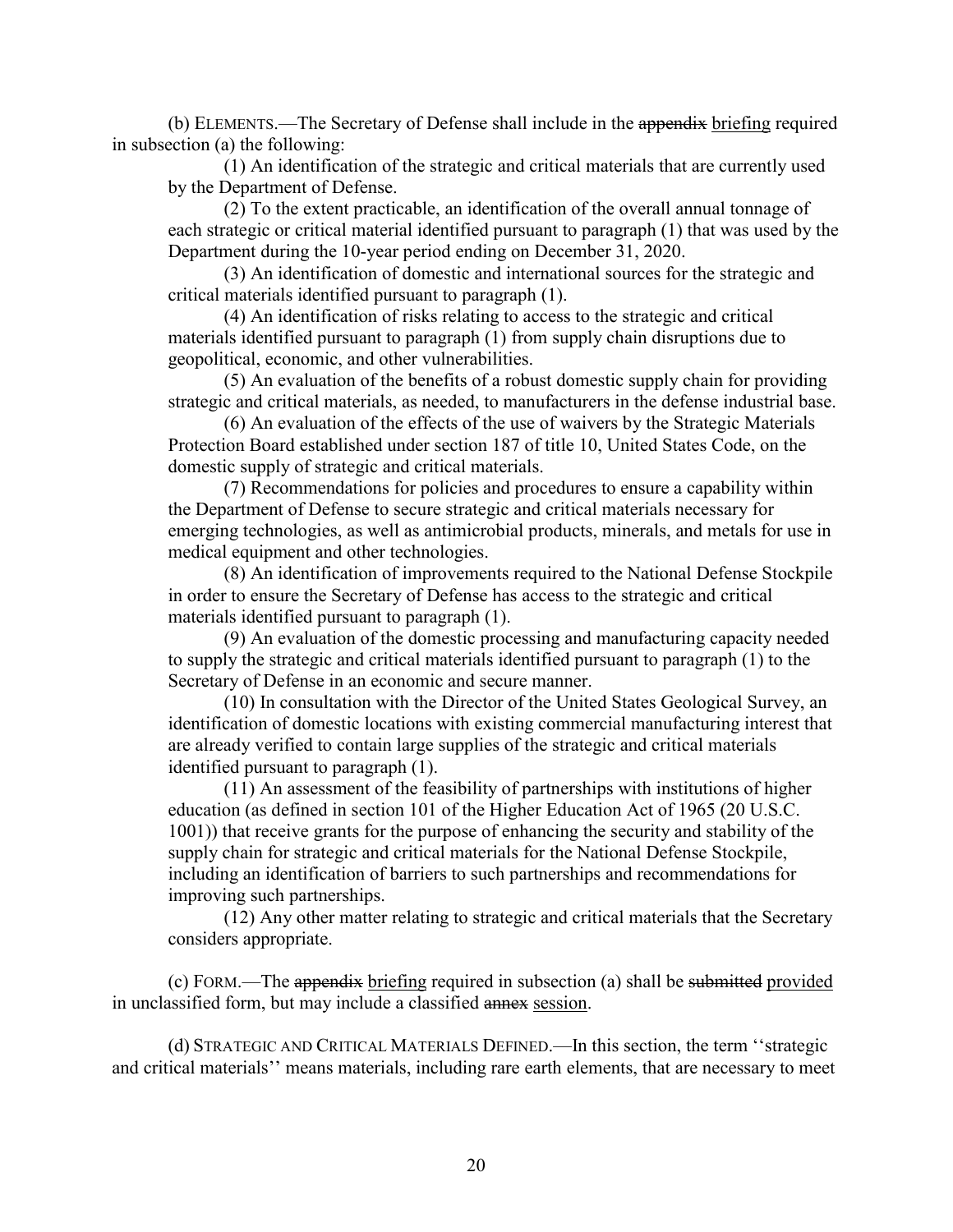national defense and national security requirements, including requirements relating to supply chain resiliency, and for the economic security of the United States.

## **SEC. 852. REPORT BRIEFING ON ALUMINUM REFINING, PROCESSING, AND MANUFACTURING.**

(a) IN GENERAL.—In preparing connection with the annual biennial report required under section 2504 of title 10, United States Code, due on March 1, 2022, the Secretary of Defense shall include as an appendix to such report information provide to the congressional committees referred to in subsection (b) a briefing on—

(1) how authorities under the Defense Production Act of 1950 (50 U.S.C. 4501 et seq.) could be used to provide incentives to increase activities relating to refining aluminum and the development of processing and manufacturing capabilities for aluminum; and

(2) whether a new initiative would further the development of such processing and manufacturing capabilities for aluminum.

(b) SUBMISSION BRIEFING.—Not later than March 1, 2022, the Secretary of Defense shall submit provide to the Committee on Financial Services of the House of Representatives and the Committee on Banking, Housing, and Urban Affairs of the Senate the appendix briefing described in subsection (a).

# **NATIONAL DEFENSE AUTHORIZATION ACT FOR FISCAL YEAR 2020 (PUBLIC LAW 116-92)**

## SEC. 1285. REPORTS AND BRIEFINGS ON USE OF MILITARY FORCE AND SUPPORT OF PARTNER FORCES.

(a) IN GENERAL.—Not later than 180 days after the date of the enactment of this Act, and every 180 days thereafter, the President shall submit to the congressional defense committees, the Committee on Foreign Relations of the Senate, and the Committee on Foreign Affairs of the House of Representatives a report on actions taken pursuant to the Authorization for Use of Military Force (Public Law 107–40) against those countries or organizations described in such law, as well as any actions taken to command, coordinate, participate in the movement of, or accompany the regular or irregular military forces of any foreign country or government when such forces are engaged in hostilities or in situations where imminent involvement in hostilities is clearly indicated by the circumstances, during the preceding 180-day period.

(b) MATTERS TO BE INCLUDED.—The report required by subsection (a) shall include, with respect to the time period for which the report was submitted, the following:

(1) A list of each country or organization with respect to which force has been used pursuant to the Authorization for Use of Military Force, including the legal and factual basis for the determination that authority under such law applies with respect to each such country or organization.

(2) An intelligence assessment of the risk to the United States posed by each such country or organization.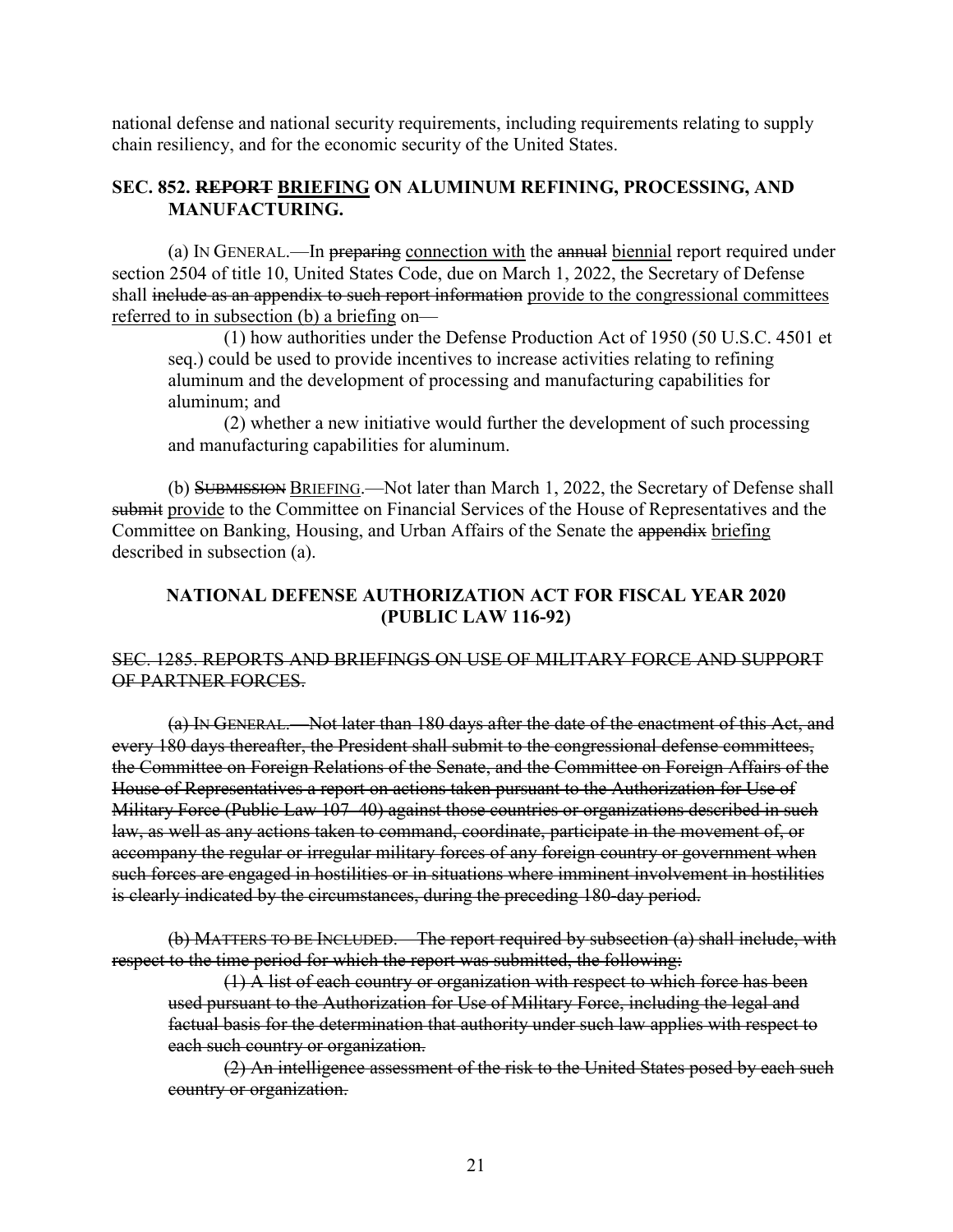(3) A list of each country in which operations were conducted pursuant to such law and a description of the circumstances necessitating the use of force pursuant to such law, including whether the country is designated as an area of active hostilities.

(4) A general description of the status of operations conducted pursuant to such law as well as a description of the expected scope and duration of such operations.

(5) A list of each partner force and country with respect to which United States Armed Forces have commanded, coordinated, participated in the movement of, or accompanied the regular or irregular forces of any foreign country or government that have engaged in hostilities or there existed an imminent threat that such forces would become engaged in hostilities, including—

(A) a delineation of any such instances in which such United States Armed Forces were or were not operating under the Authorization for Use of Military Force; and (B) a determination of whether the foreign forces, irregular forces, groups, or individuals against which such hostilities occurred are covered by such law.

(6) A description of the actual and proposed contributions, including financing, equipment, training, troops, and logistical support, provided by each foreign country that participates in any international coalition with the United States to combat a country or organization described in the Authorization for Use of Military Force.

(c) FORM.—The information required under paragraphs (1) and (2) of subsection (b) shall be submitted in unclassified form.

(d) OTHER REPORTS.—If United States Armed Forces are introduced into hostilities, or into situations where imminent involvement in hostilities is clearly indicated by the circumstances, against any country, organization, or person pursuant to statutory or constitutional authorities other than Authorization for Use of Military Force, the President shall comply with the reporting requirements under-

(1) this section to the same extent and in the same manner as if such actions had been taken under Authorization for Use of Military Force;

(2) the War Powers Resolution (50 U.S.C. 1541 et seq.); and

(3) any other applicable provision of law.

(e) BRIEFINGS.—At least once during each 180-day period described in subsection (a), the President shall provide to the congressional defense committees, the Committee on Foreign Relations of the Senate, and the Committee on Foreign Affairs of the House of Representatives a briefing on the matters covered by the report required under this section for such period.

#### \* \* \* \* \*

# **SEC. 1705. AUTHORIZATION OF APPROPRIATIONS FOR TITLE III OF THE DEFENSE PRODUCTION ACT OF 1950**

(a) \*\*\*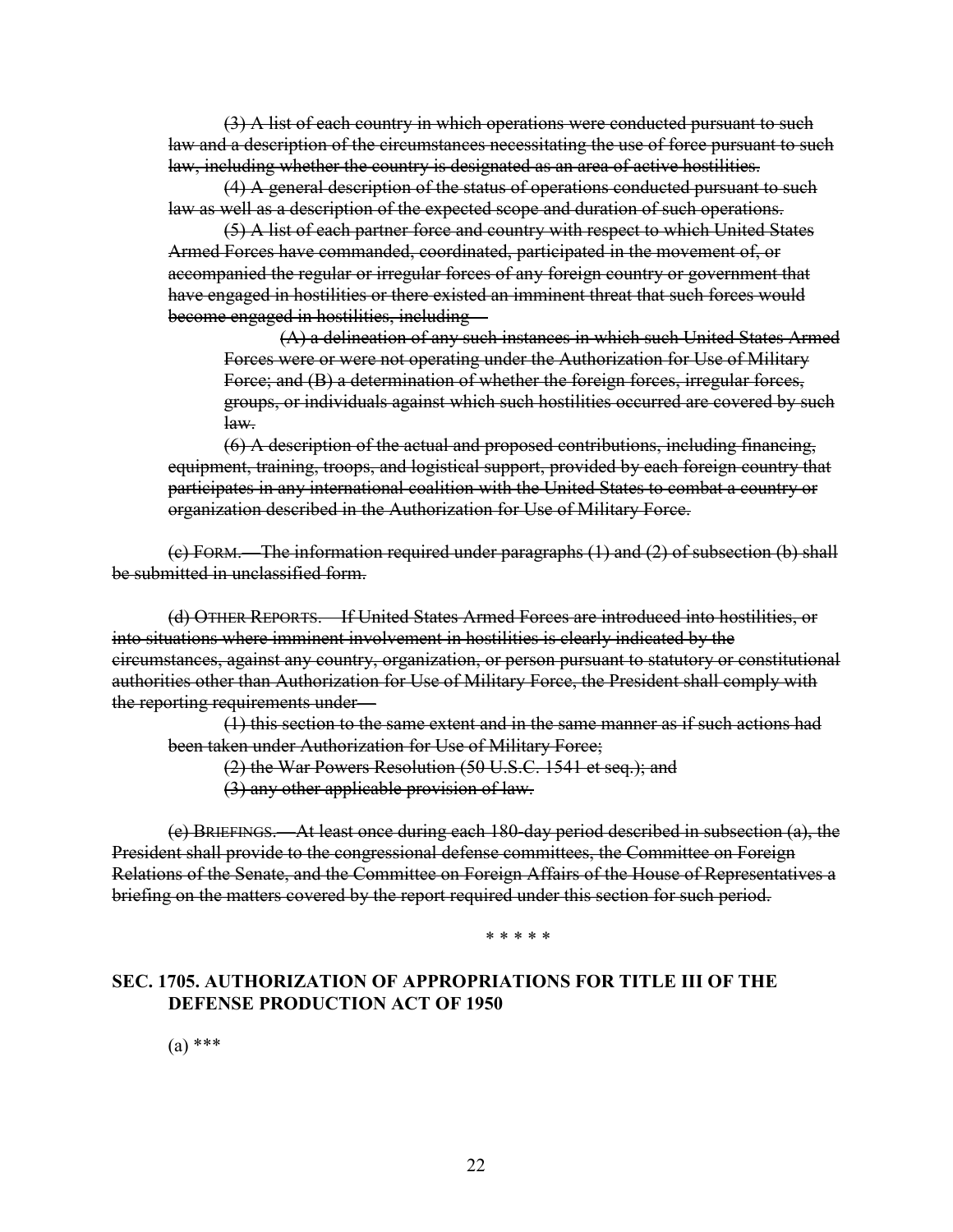(b) ANNUAL BRIEFING REQUIRED.—Not later than 180 days after the date of the enactment of this Act, and annually thereafter for five years, the Secretary of Defense, or the designee of the Secretary, shall brief the Committee on Financial Services of the House of Representatives and the Committee on Banking, Housing, and Urban Affairs of the Senate on activities undertaken in the preceding year with respect to title III of the Defense Production Act of 1950 (50 U.S.C. 4531 et seq.).

# **NATIONAL DEFENSE AUTHORIZATION ACT FOR FISCAL YEAR 2017 (PUBLIC LAW 114-328)**

# **SEC. 1067. [50 U.S.C. 1528] CONGRESSIONAL NOTIFICATION OF BIOLOGICAL SELECT AGENT AND TOXIN THEFT, LOSS, OR RELEASE INVOLVING THE DEPARTMENT OF DEFENSE.**

(a) NOTIFICATION.—Not (1) Subject to paragraph (2), not later than  $\pm$  5.90 days after notice a covered report of any theft, loss, or release of a biological select agent or toxin involving the Department of Defense is provided to filed with the Centers for Disease Control and Prevention or the Animal and Plant Health Inspection Service, as specified by section 331.19 of part 7 of the Code of Federal Regulations, the Secretary of Defense, acting through the Assistant Secretary of Defense for Nuclear, Chemical, and Biological Defense Programs, shall provide to the congressional defense committees notice of such theft, loss, or release.

(2) The Secretary shall provide to the congressional defense committees notice of a release under paragraph (1) only if the Secretary, acting through the Assistant Secretary, determines that the release is outside the barriers of secondary containment into the ambient air or environment or is causing occupational exposure that presents a threat to public safety.

(3) In this subsection, the term "covered report" means a report filed under any of the following:

(A) Section 331.19 of title 7, Code of Federal Regulations.

(B) Section 121.19 of title 9, Code of Federal Regulations.

(C) Section 73.19 of title 42, Code of Federal Regulations.

(b) ELEMENTS.—Notice of a theft, loss, or release of a biological select agent or toxin under subsection (a) shall include each of the following:

(1) The name of the agent or toxin and any identifying information, including the strain or other relevant characterization information.

(2) An estimate of the quantity of the agent or toxin stolen, lost, or released.

(3) The location or facility from which the theft, loss, or release occurred.

(4) In the case of a release, any hazards posed by the release and the number of individuals potentially exposed to the agent or toxin.

(5) Actions taken to respond to the theft, loss, or release.

# **CARL LEVIN AND HOWARD P. "BUCK" MCKEON NATIONAL DEFENSE AUTHORIZATION ACT FOR FISCAL YEAR 2015 (PUBLIC LAW 113-291)**